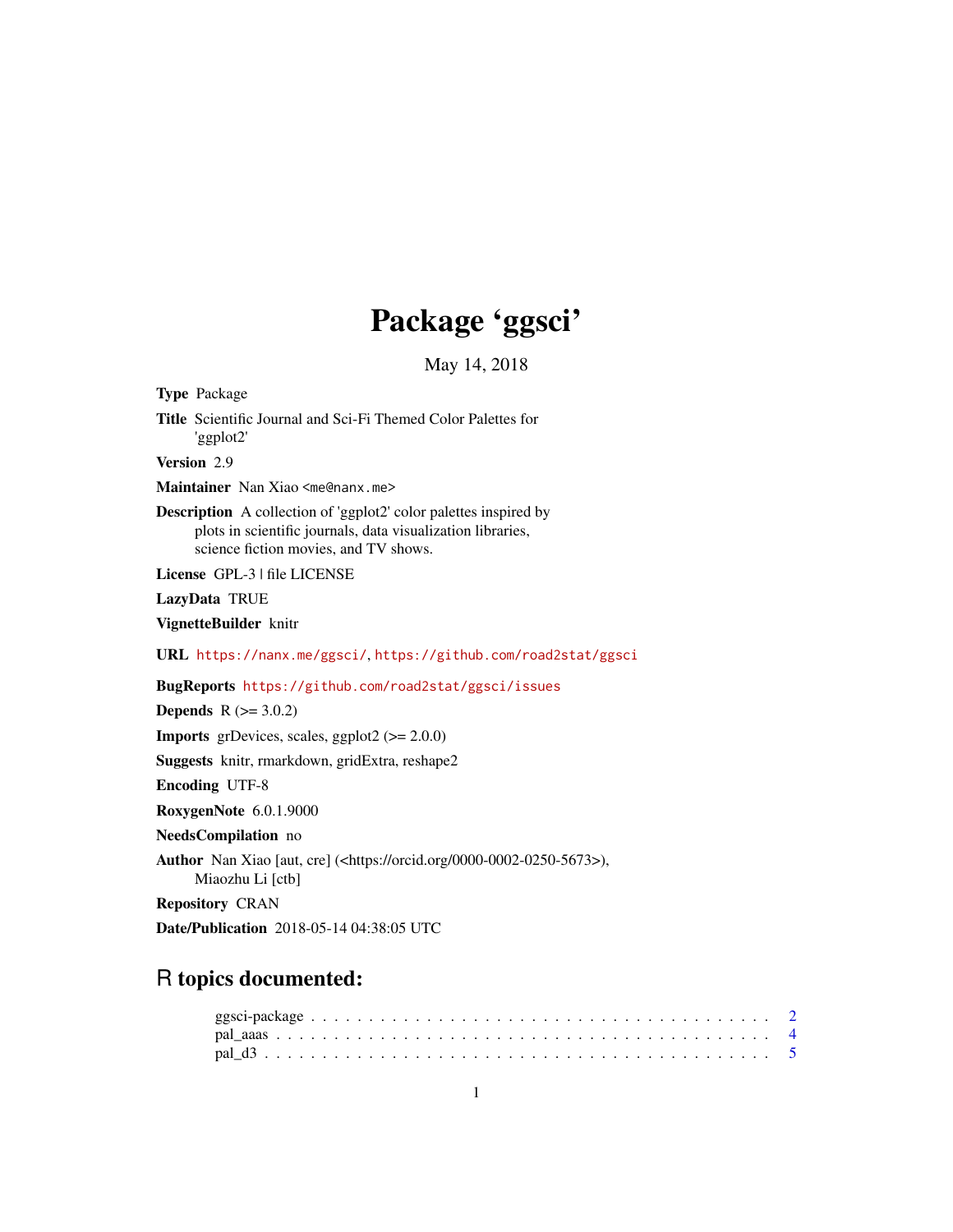<span id="page-1-0"></span>

|  | 5              |
|--|----------------|
|  | 6              |
|  | $\overline{7}$ |
|  | $\overline{7}$ |
|  | 8              |
|  | 9              |
|  | 9              |
|  | 10             |
|  | 11             |
|  | 12             |
|  | 12             |
|  | 13             |
|  | 14             |
|  | 14             |
|  | 15             |
|  | 16             |
|  | 16             |
|  | 17             |
|  | 18             |
|  | 19             |
|  | 20             |
|  | 21             |
|  | 22             |
|  | 23             |
|  | 24             |
|  | 25             |
|  | 26             |
|  | 27             |
|  | 28             |
|  | 29             |
|  | 30             |
|  | 31             |
|  | 32             |
|  | 33             |
|  | 34             |
|  | 35             |
|  |                |

#### **Index** [37](#page-36-0)

ggsci-package *Scientific Journal and Sci-Fi Themed Color Palettes for 'ggplot2'*

# Description

Scientific Journal and Sci-Fi Themed Color Palettes for 'ggplot2'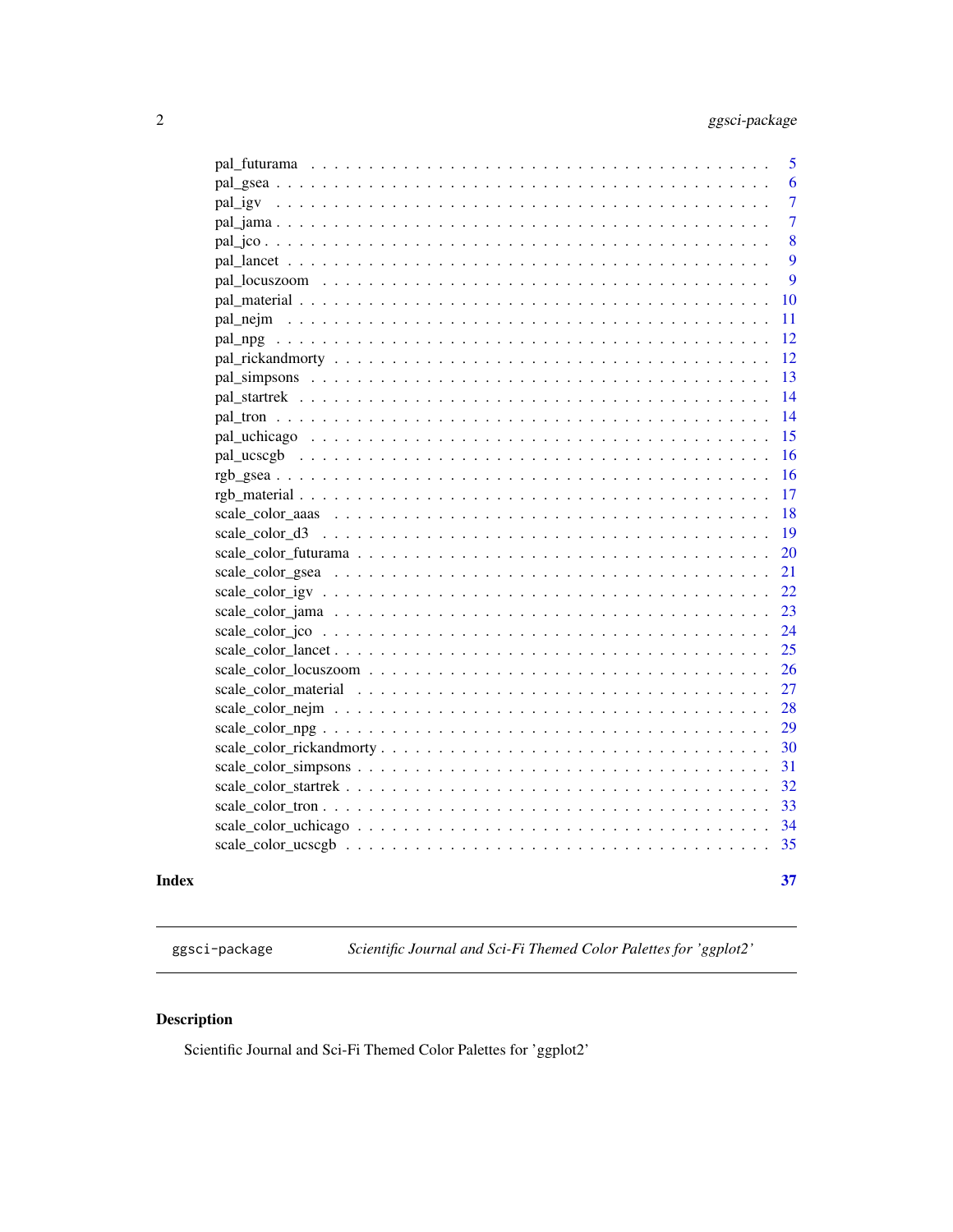# ggsci-package 3

# Details

Opened the vignette via vignette("ggsci").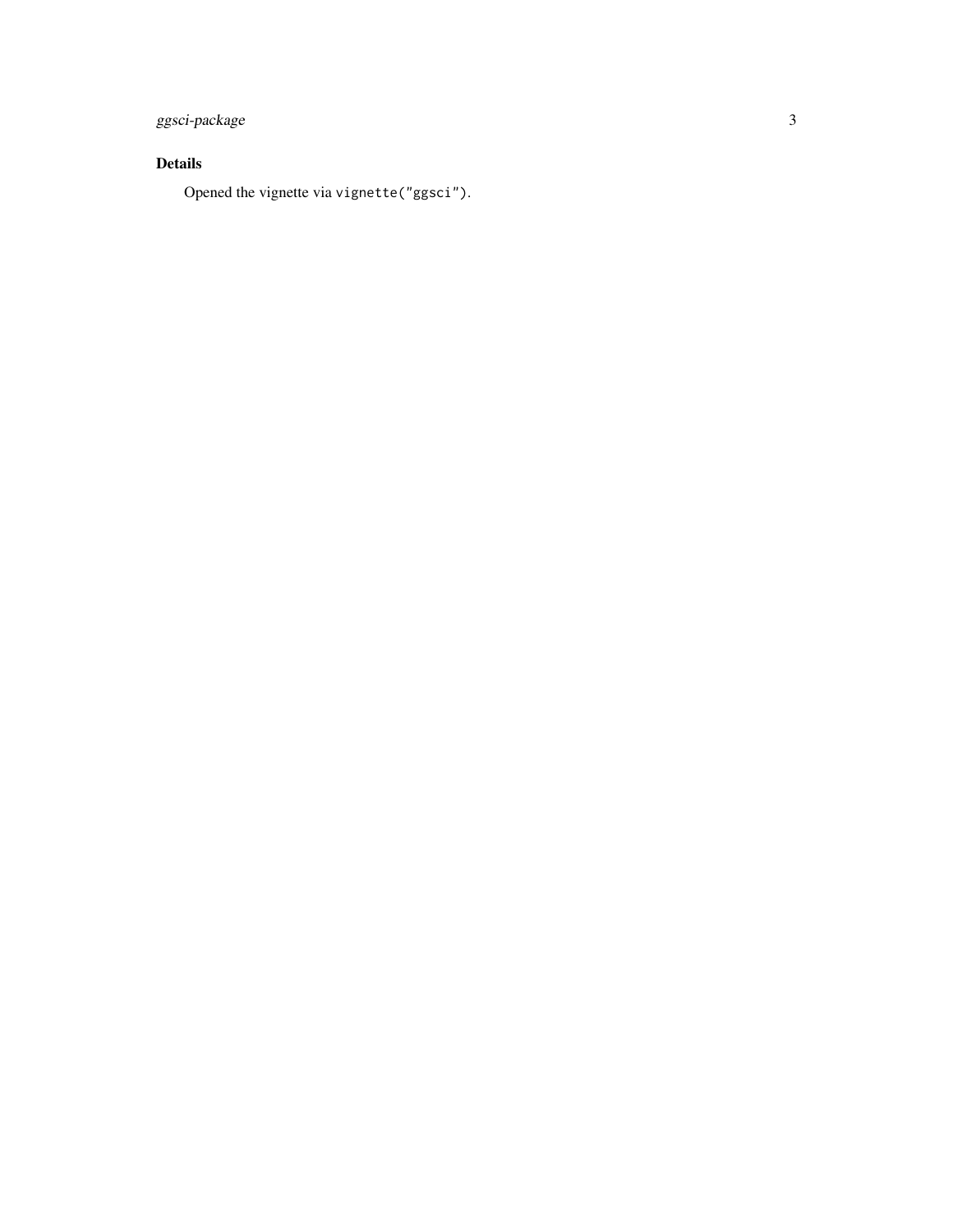| Package: | ggsci   |
|----------|---------|
| Type:    | Package |
| License: | GPL-3   |

# <span id="page-3-0"></span>Author(s)

Nan Xiao <<me@nanx.me>> Miaozhu Li <<miaozhu.li@duke.edu>>

<span id="page-3-1"></span>pal\_aaas *AAAS Journal Color Palettes*

# Description

Color palettes inspired by plots in journals published by American Association for the Advancement of Science (AAAS), such as *Science* and *Science Translational Medicine*.

#### Usage

```
pal_aaas(palette = c("default"), alpha = 1)
```
# Arguments

| palette | Palette type. Currently there is one available option: "default" (10-color<br>palette inspired by <i>Science</i> ). |
|---------|---------------------------------------------------------------------------------------------------------------------|
| alpha   | Transparency level, a real number in $(0, 1]$ . See alpha in rgb for details.                                       |

# Author(s)

Nan Xiao <<me@nanx.me>> | [<https://nanx.me>](https://nanx.me)

```
library("scales")
show_col(pal_aaas("default")(10))
show_col(pal_aaas("default", alpha = 0.6)(10))
```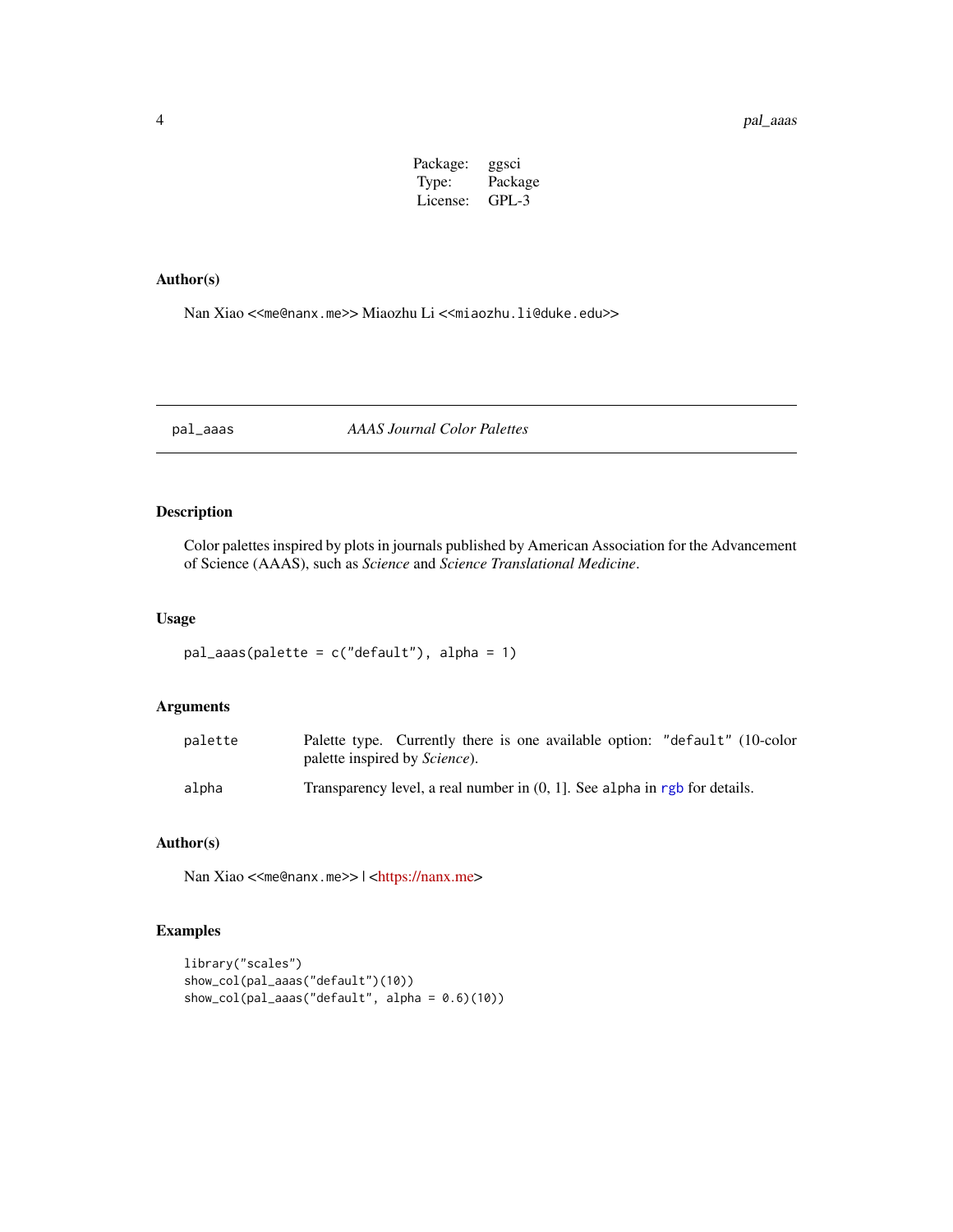<span id="page-4-1"></span><span id="page-4-0"></span>

Color palettes based on the colors used by D3.js.

# Usage

```
pal_d3(palette = c("category10", "category20", "category20b", "category20c"),
  alpha = 1)
```
# Arguments

| palette | Palette type. There are 4 available options: "category10" (10-color palette);<br>"category20" (20-color palette); "category20b" (20-color palette); "category20c"<br>$(20$ -color palette). |
|---------|---------------------------------------------------------------------------------------------------------------------------------------------------------------------------------------------|
| alpha   | Transparency level, a real number in $(0, 1)$ . See alpha in rgb for details.                                                                                                               |

#### Author(s)

Nan Xiao <<me@nanx.me>> | [<https://nanx.me>](https://nanx.me)

# References

<https://github.com/d3/d3-3.x-api-reference/blob/master/Ordinal-Scales.md>

# Examples

```
library("scales")
show_col(pal_d3("category10")(10))
show_col(pal_d3("category20")(20))
show_col(pal_d3("category20b")(20))
show_col(pal_d3("category20c")(20))
```
<span id="page-4-2"></span>pal\_futurama *The Futurama Color Palettes*

# Description

Color palettes inspired by the colors used in *Futurama*.

#### Usage

```
pal_futurama(palette = c("planetexpress"), alpha = 1)
```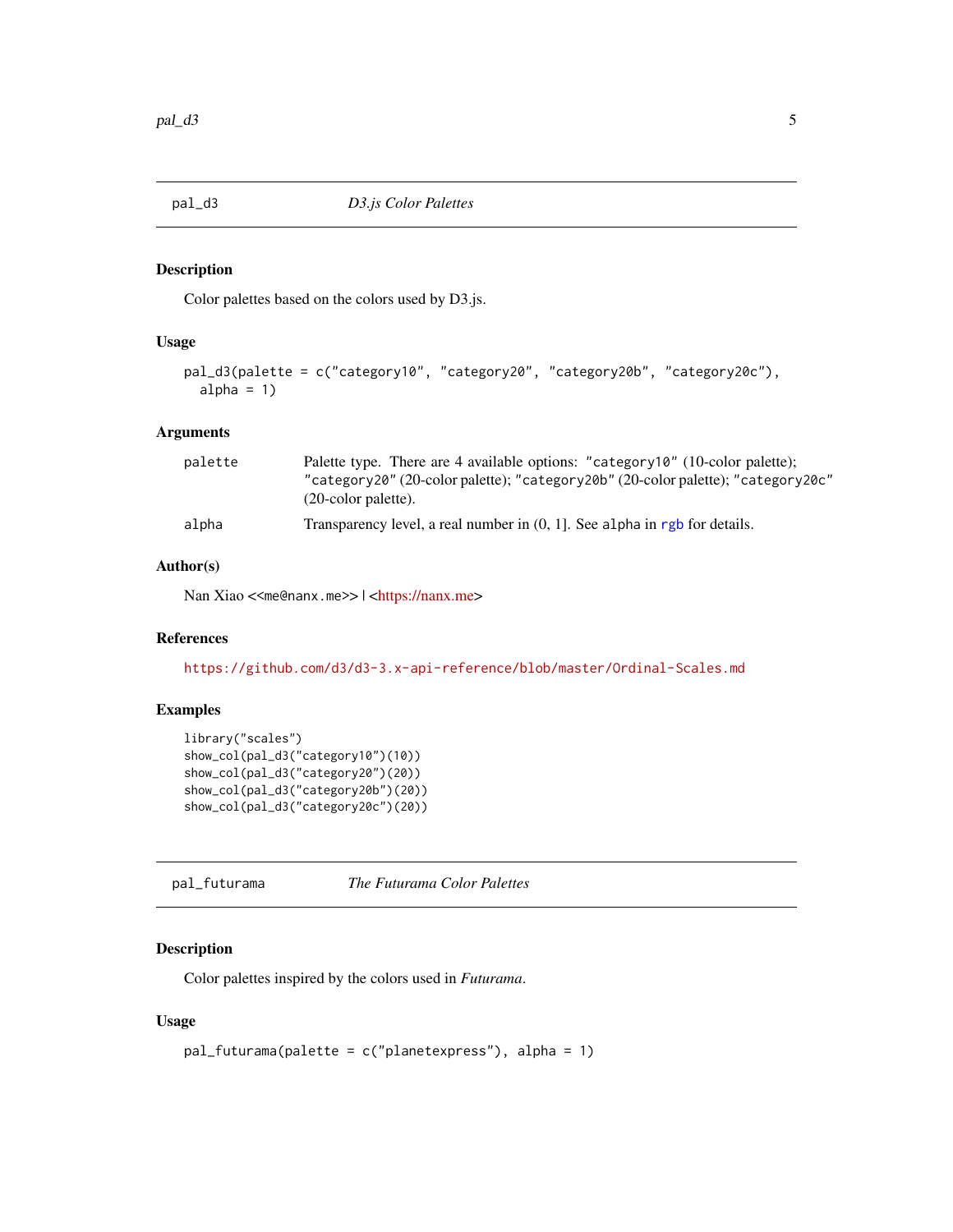# <span id="page-5-0"></span>Arguments

| palette | Palette type. Currently there is one available option: "planetexpress" (12-<br>color palette). |
|---------|------------------------------------------------------------------------------------------------|
| alpha   | Transparency level, a real number in $(0, 1]$ . See alpha in rgb for details.                  |

# Author(s)

Nan Xiao <<me@nanx.me>> | [<https://nanx.me>](https://nanx.me)

### Examples

```
library("scales")
show_col(pal_futurama("planetexpress")(12))
show_col(pal_futurama("planetexpress", alpha = 0.6)(12))
```
<span id="page-5-1"></span>pal\_gsea *The GSEA GenePattern Color Palettes*

#### Description

Color palette inspired by the colors used in the heatmaps plotted by GSEA GenePattern.

# Usage

```
pal_gsea(palette = c("default"), n = 12, alpha = 1, reverse = FALSE)
```
#### Arguments

| palette | Palette type. Currently there is one available option: "default" (continuous<br>palette with 12 base colors). |
|---------|---------------------------------------------------------------------------------------------------------------|
| n       | Number of individual colors to be generated.                                                                  |
| alpha   | Transparency level, a real number in $(0, 1]$ . See alpha in rgb for details.                                 |
| reverse | Logical. Should the order of the colors be reversed?                                                          |

#### Author(s)

Nan Xiao <<me@nanx.me>> | [<https://nanx.me>](https://nanx.me)

```
library("scales")
show_col(pal_gsea("default")(12))
show_col(pal_gsea("default", n = 30, alpha = 0.6, reverse = TRUE)(30))
```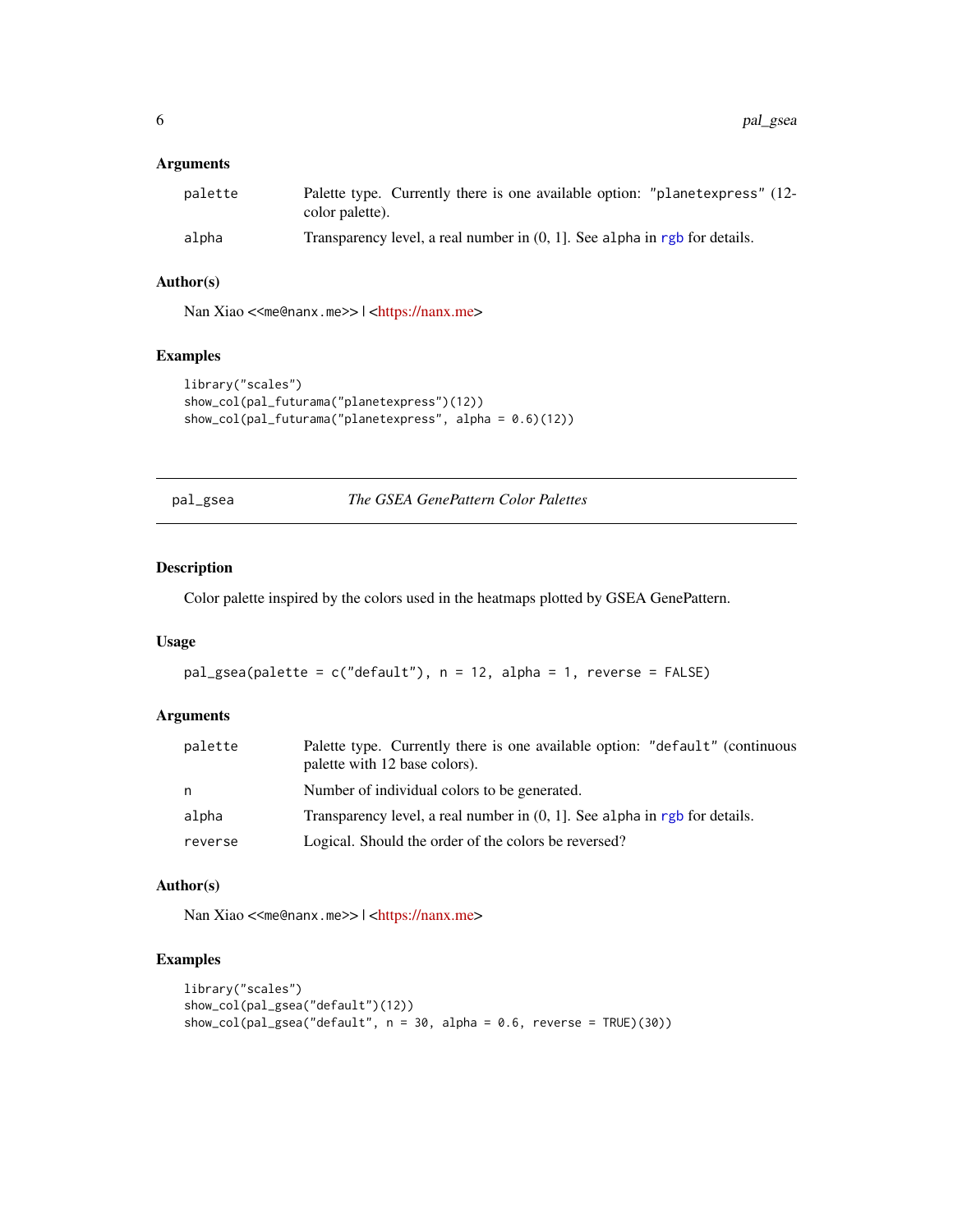<span id="page-6-1"></span><span id="page-6-0"></span>

Color palettes based on the colors used by Integrative Genomics Viewer (IGV).

#### Usage

```
pal_igv(palette = c("default", "alternating"), alpha = 1)
```
# Arguments

| palette | Palette type. There are two available options: "default" (51-color palette);  |
|---------|-------------------------------------------------------------------------------|
|         | "alternating" (2-color palette).                                              |
| alpha   | Transparency level, a real number in $(0, 1]$ . See alpha in rgb for details. |

# Author(s)

Nan Xiao <<me@nanx.me>> | [<https://nanx.me>](https://nanx.me)

#### References

James T. Robinson, Helga Thorvaldsd\'ottir, Wendy Winckler, Mitchell Guttman, Eric S. Lander, Gad Getz, Jill P. Mesirov. Integrative Genomics Viewer. *Nature Biotechnology* 29, 24–26 (2011).

#### Examples

```
library("scales")
show_col(pal_igv("default")(51))
show_col(pal_igv("alternating")(2))
```
<span id="page-6-2"></span>pal\_jama *Journal of the American Medical Association Color Palettes*

#### Description

Color palette inspired by plots in *The Journal of the American Medical Association*.

#### Usage

pal\_jama(palette = c("default"), alpha = 1)

#### Arguments

| palette | Palette type. Currently there is one available option: "default" (7-color palette). |
|---------|-------------------------------------------------------------------------------------|
| alpha   | Transparency level, a real number in $(0, 1]$ . See alpha in rgb for details.       |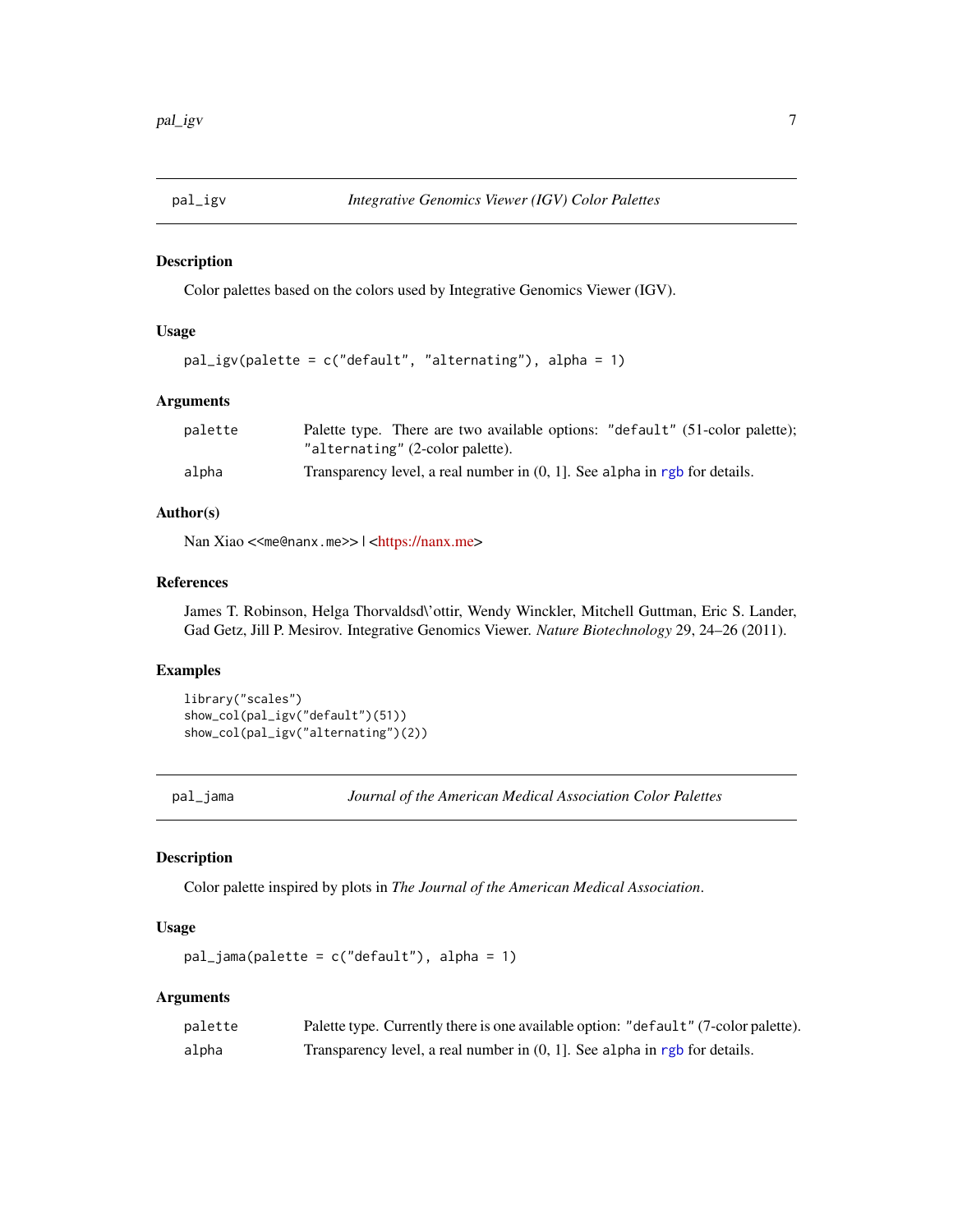# <span id="page-7-0"></span>Author(s)

Nan Xiao <<me@nanx.me>> | [<https://nanx.me>](https://nanx.me)

# Examples

```
library("scales")
show_col(pal_jama("default")(7))
show_col(pal_jama("default", alpha = 0.6)(7))
```
#### <span id="page-7-1"></span>pal\_jco *Journal of Clinical Oncology Color Palettes*

# Description

Color palette inspired by plots in *Journal of Clinical Oncology*.

#### Usage

```
pal_jco(palette = c("default"), alpha = 1)
```
# Arguments

| palette | Palette type. Currently there is one available option: "default" (10-color<br>palette). |
|---------|-----------------------------------------------------------------------------------------|
| alpha   | Transparency level, a real number in $(0, 1)$ . See alpha in rgb for details.           |

# Author(s)

Nan Xiao <<me@nanx.me>> | [<https://nanx.me>](https://nanx.me)

```
library("scales")
show_col(pal_jco("default")(10))
show_col(pal_jco("default", alpha = 0.6)(10))
```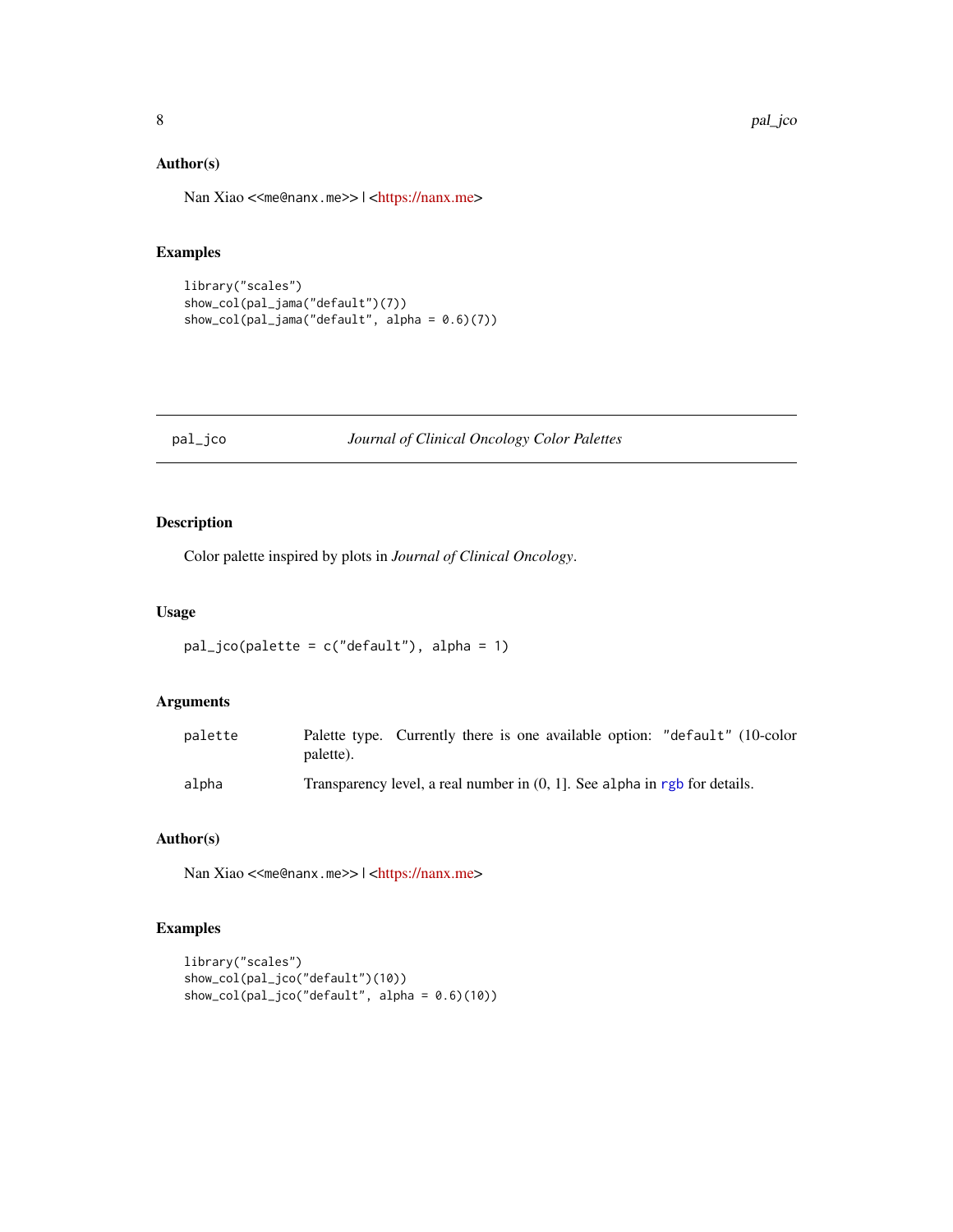<span id="page-8-1"></span><span id="page-8-0"></span>

Color palettes inspired by plots in Lancet journals, such as *Lancet Oncology*.

# Usage

```
pal_lancet(palette = c("lanonc"), alpha = 1)
```
# Arguments

| palette | Palette type. Currently there is one available option: "Lanonc" (9-color palette |
|---------|----------------------------------------------------------------------------------|
|         | inspired by <i>Lancet Oncology</i> ).                                            |
| alpha   | Transparency level, a real number in $(0, 1)$ . See alpha in rgb for details.    |

# Author(s)

Nan Xiao <<me@nanx.me>> | [<https://nanx.me>](https://nanx.me)

# Examples

```
library("scales")
show_col(pal_lancet("lanonc")(9))
show_col(pal_lancet("lanonc", alpha = 0.6)(9))
```
<span id="page-8-2"></span>pal\_locuszoom *LocusZoom Color Palette*

# Description

Color palettes based on the colors used by LocusZoom.

### Usage

```
pal_locuszoom(palette = c("default"), alpha = 1)
```
#### Arguments

| palette | Palette type. Currently there is one available option: "default" (7-color palette). |
|---------|-------------------------------------------------------------------------------------|
| alpha   | Transparency level, a real number in $(0, 1]$ . See alpha in rgb for details.       |

# Author(s)

Nan Xiao <<me@nanx.me>> | [<https://nanx.me>](https://nanx.me)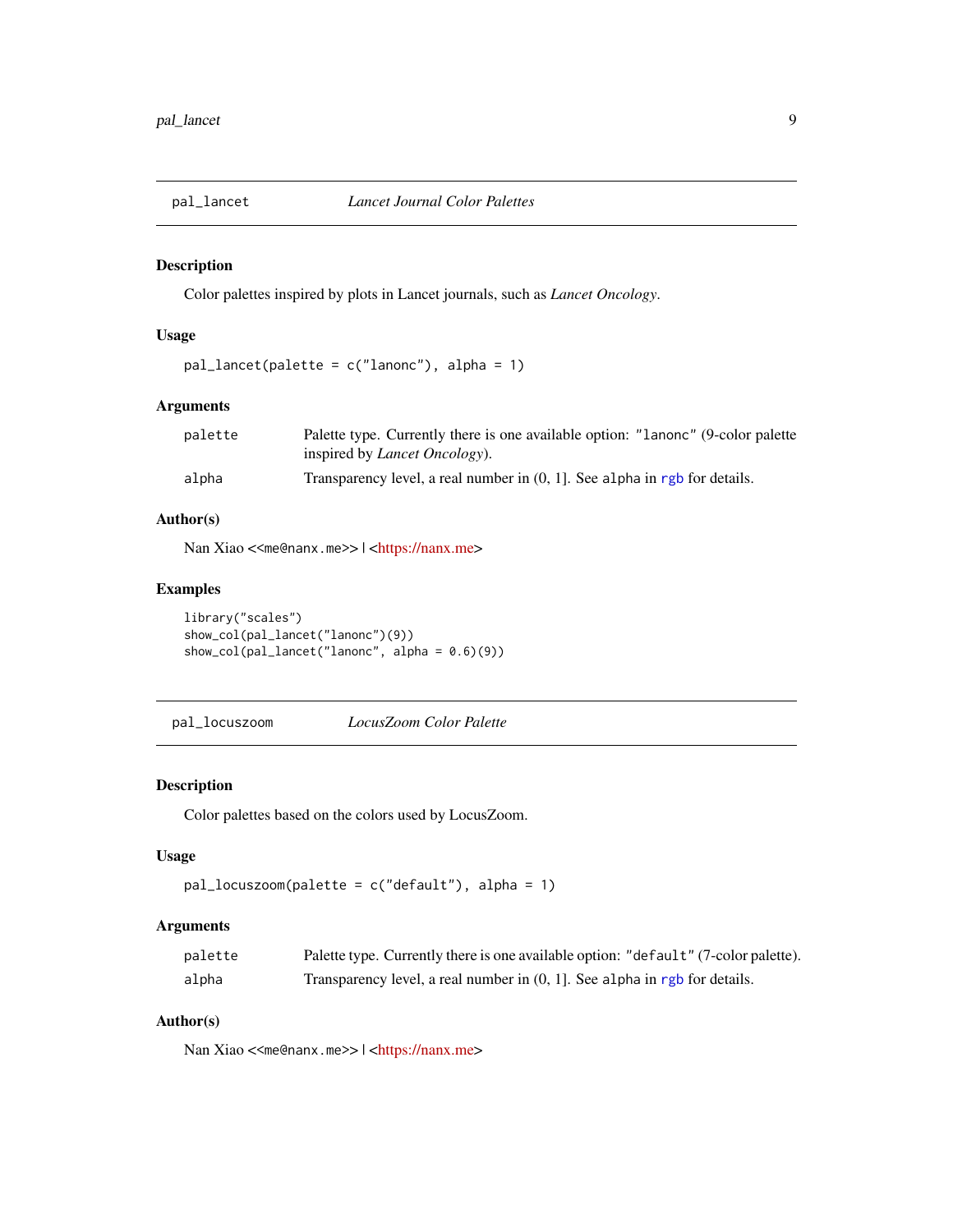#### <span id="page-9-0"></span>References

Pruim, Randall J., et al. (2010). LocusZoom: regional visualization of genome-wide association scan results. *Bioinformatics*, 26(18), 2336–2337.

#### Examples

```
library("scales")
show_col(pal_locuszoom("default")(7))
show_col(pal_locuszoom("default", alpha = 0.6)(7))
```
<span id="page-9-1"></span>pal\_material *Material Design Color Palettes*

# Description

The Material Design color palettes.

#### Usage

```
pal_material(palette = c("red", "pink", "purple", "deep-purple", "indigo",
  "blue", "light-blue", "cyan", "teal", "green", "light-green", "lime",
  "yellow", "amber", "orange", "deep-orange", "brown", "grey", "blue-grey"),
 n = 10, alpha = 1, reverse = FALSE)
```
# Arguments

palette Palette type. There are 19 available options:

• "red"

- "pink"
- "purple"
- 
- "deep-purple"
- "indigo"
- "blue"
- "light-blue"
- "cyan"
- "teal"
- "green"
- "light-green"
- "lime"
- "yellow"
- "amber"
- "orange",
- "deep-orange"
- "brown"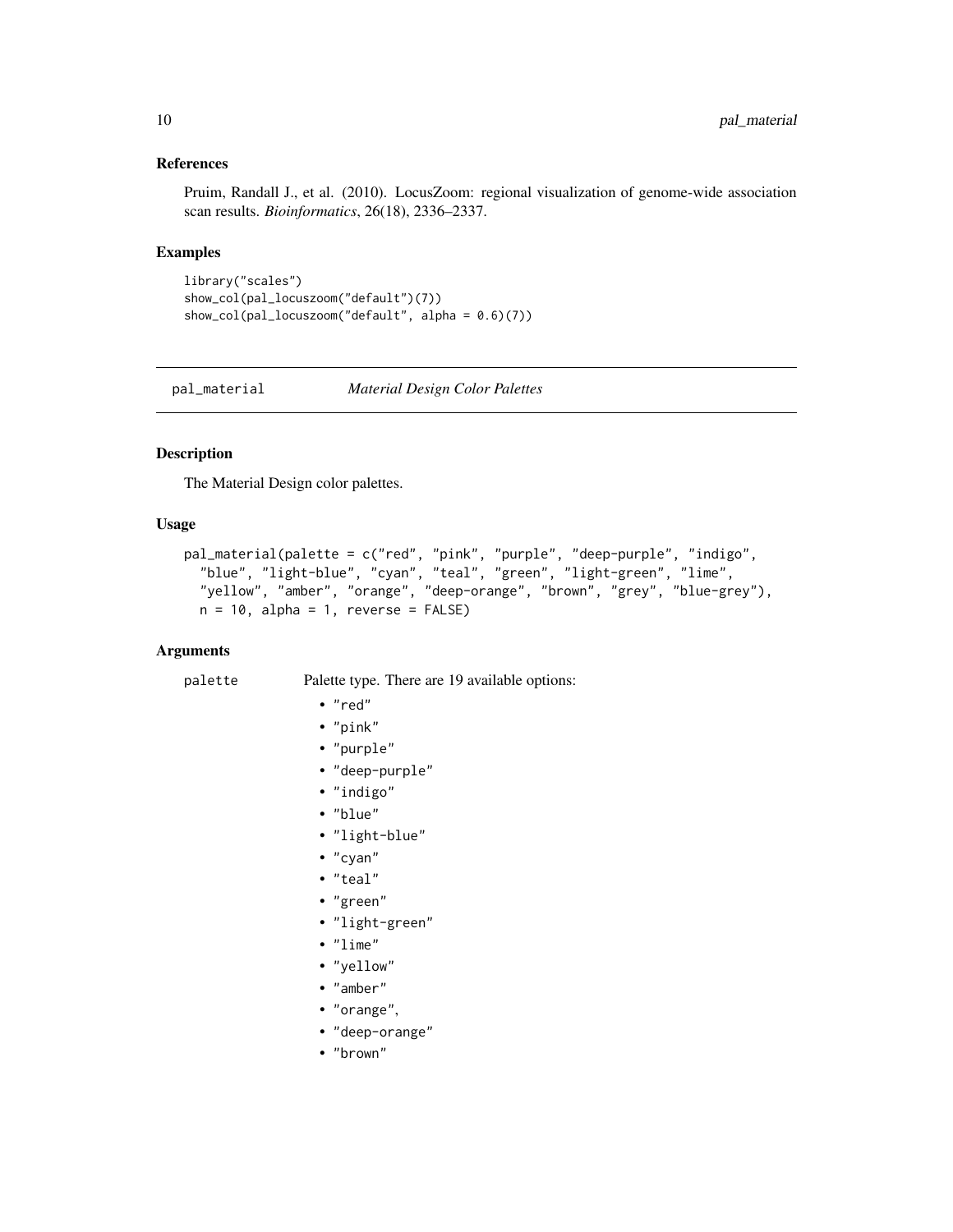#### <span id="page-10-0"></span>pal\_nejm 11

|         | $\bullet$ "grey"                                                              |
|---------|-------------------------------------------------------------------------------|
|         | • "blue-grey"                                                                 |
|         | See the material design color guidelines for details.                         |
| n       | Number of individual colors to be generated.                                  |
| alpha   | Transparency level, a real number in $(0, 1]$ . See alpha in rgb for details. |
| reverse | Logical. Should the order of the colors be reversed?                          |

#### Author(s)

Nan Xiao <<me@nanx.me>> | [<https://nanx.me>](https://nanx.me)

#### Examples

```
library("scales")
show_col(pal_material("indigo")(10))
show_col(pal_material("indigo", n = 30, alpha = 0.6, reverse = TRUE)(30))
```
<span id="page-10-1"></span>pal\_nejm *NEJM Color Palettes*

# Description

Color palette inspired by plots in *The New England Journal of Medicine*.

# Usage

```
pal_nejm(palette = c("default"), alpha = 1)
```
#### Arguments

| palette | Palette type. Currently there is one available option: "default" (8-color palette). |
|---------|-------------------------------------------------------------------------------------|
| alpha   | Transparency level, a real number in $(0, 1]$ . See alpha in rgb for details.       |

# Author(s)

Nan Xiao <<me@nanx.me>> | [<https://nanx.me>](https://nanx.me)

```
library("scales")
show_col(pal_nejm("default")(8))
show_col(pal_nejm("default", alpha = 0.6)(8))
```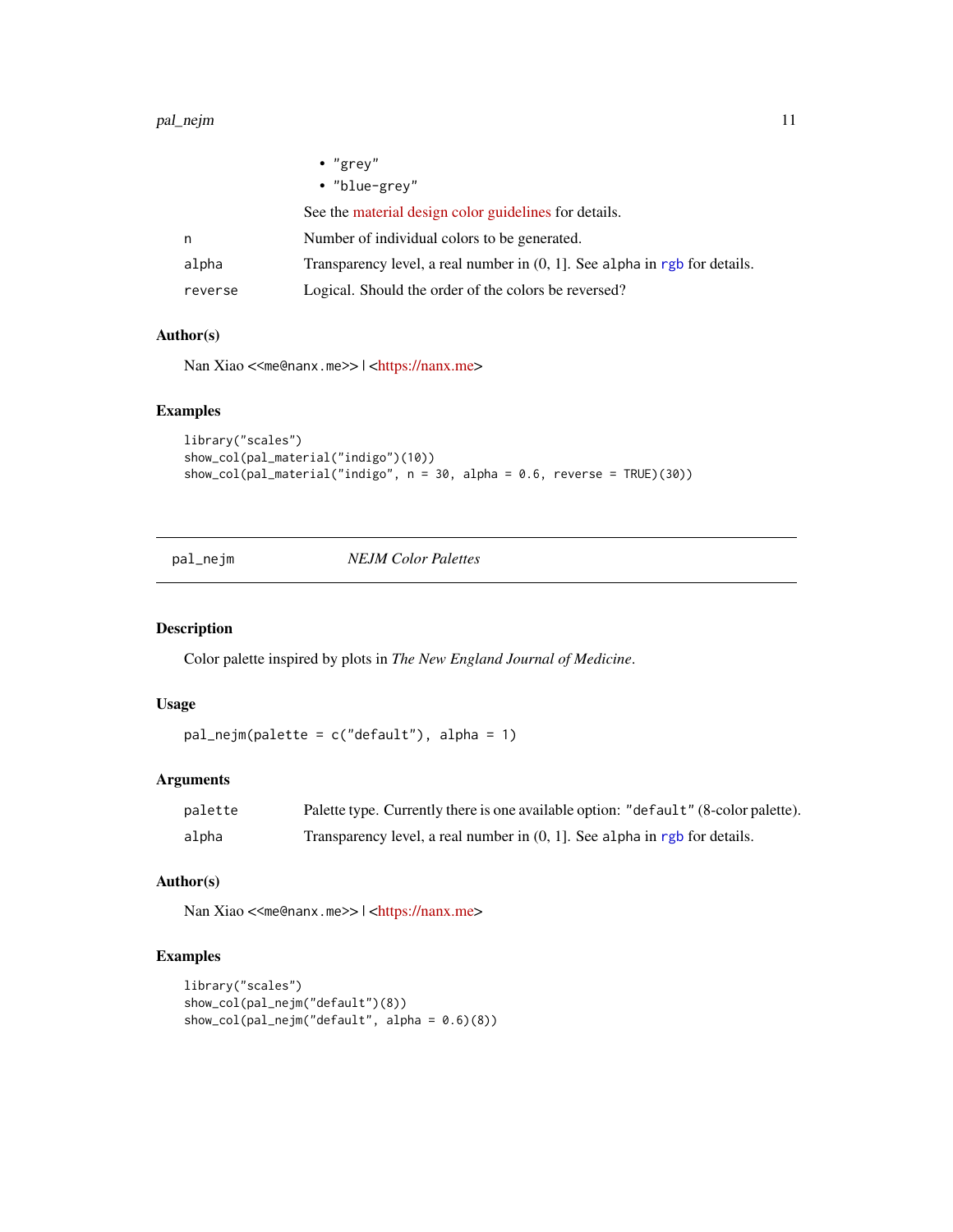<span id="page-11-1"></span><span id="page-11-0"></span>

Color palettes inspired by plots in journals published by Nature Publishing Group, such as *Nature Reviews Cancer*.

# Usage

pal\_npg(palette = c("nrc"), alpha = 1)

# Arguments

| palette | Palette type. Currently there is one available option: "nrc" (10-color palette<br>inspired by <i>Nature Reviews Cancer</i> ). |
|---------|-------------------------------------------------------------------------------------------------------------------------------|
| alpha   | Transparency level, a real number in $(0, 1)$ . See alpha in rgb for details.                                                 |

# Author(s)

Nan Xiao <<me@nanx.me>> | [<https://nanx.me>](https://nanx.me)

# Examples

library("scales") show\_col(pal\_npg("nrc")(10)) show\_col(pal\_npg("nrc", alpha =  $0.6$ )(10))

<span id="page-11-2"></span>pal\_rickandmorty *Rick and Morty Color Palettes*

# Description

Color palettes inspired by the colors used in *Rick and Morty*.

#### Usage

```
pal_rickandmorty(palette = c("schwifty"), alpha = 1)
```
# Arguments

| palette | Palette type. Currently there is one available option: "schwifty" (12-color   |  |  |  |  |
|---------|-------------------------------------------------------------------------------|--|--|--|--|
|         | palette).                                                                     |  |  |  |  |
| alpha   | Transparency level, a real number in $(0, 1)$ . See alpha in rgb for details. |  |  |  |  |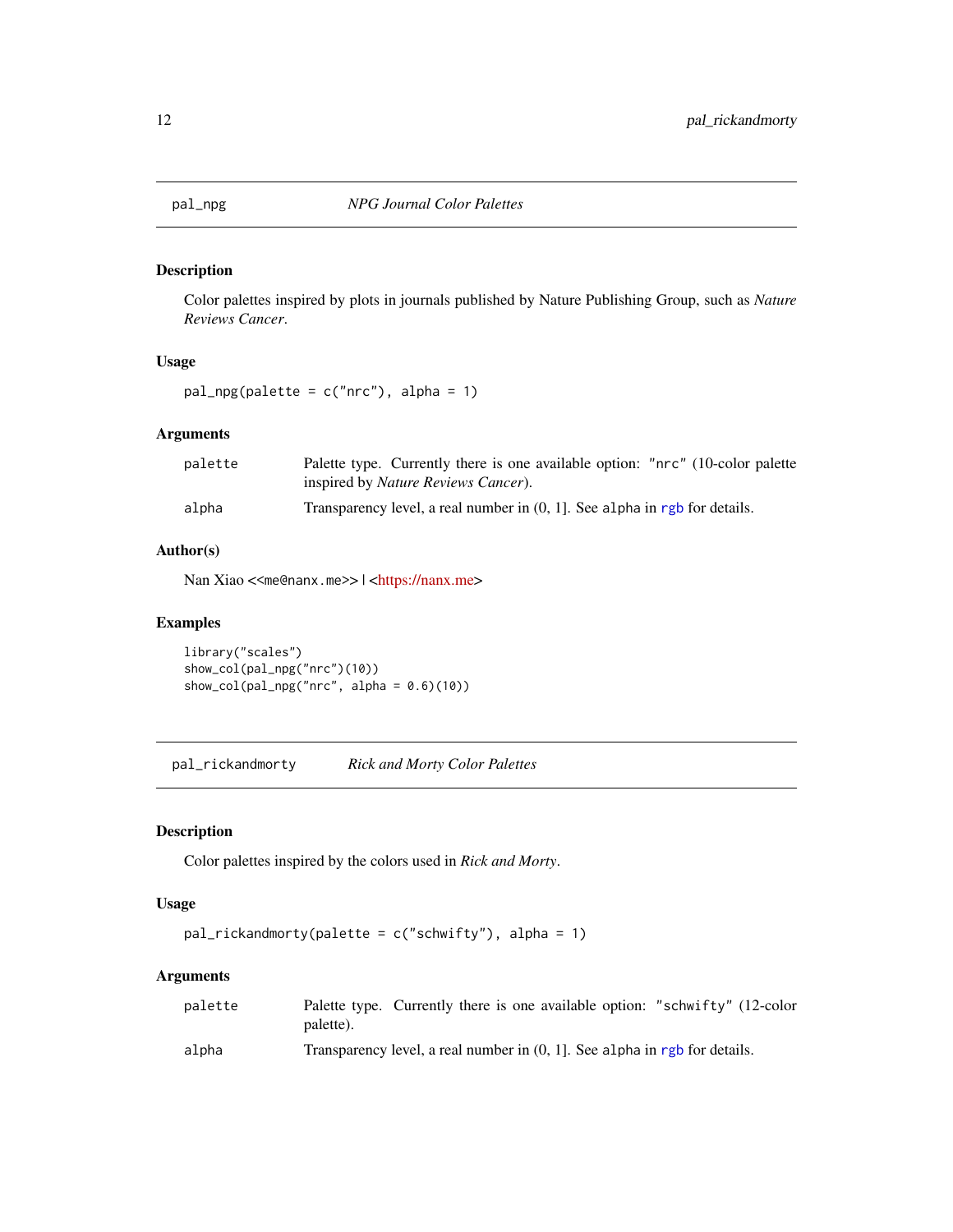# <span id="page-12-0"></span>pal\_simpsons 13

# Author(s)

Nan Xiao <<me@nanx.me>> | [<https://nanx.me>](https://nanx.me)

# Examples

```
library("scales")
show_col(pal_rickandmorty("schwifty")(12))
show_col(pal_rickandmorty("schwifty", alpha = 0.6)(12))
```
#### <span id="page-12-1"></span>pal\_simpsons *The Simpsons Color Palettes*

# Description

Color palettes inspired by the colors used in *The Simpsons*.

#### Usage

```
pal_simpsons(palette = c("springfield"), alpha = 1)
```
### Arguments

| palette | Palette type. Currently there is one available option: "springfield" (16-color<br>palette). |
|---------|---------------------------------------------------------------------------------------------|
| alpha   | Transparency level, a real number in $(0, 1)$ . See alpha in rgb for details.               |

# Author(s)

Nan Xiao <<me@nanx.me>> | [<https://nanx.me>](https://nanx.me)

```
library("scales")
show_col(pal_simpsons("springfield")(16))
show_col(pal_simpsons("springfield", alpha = (0.6)(16))
```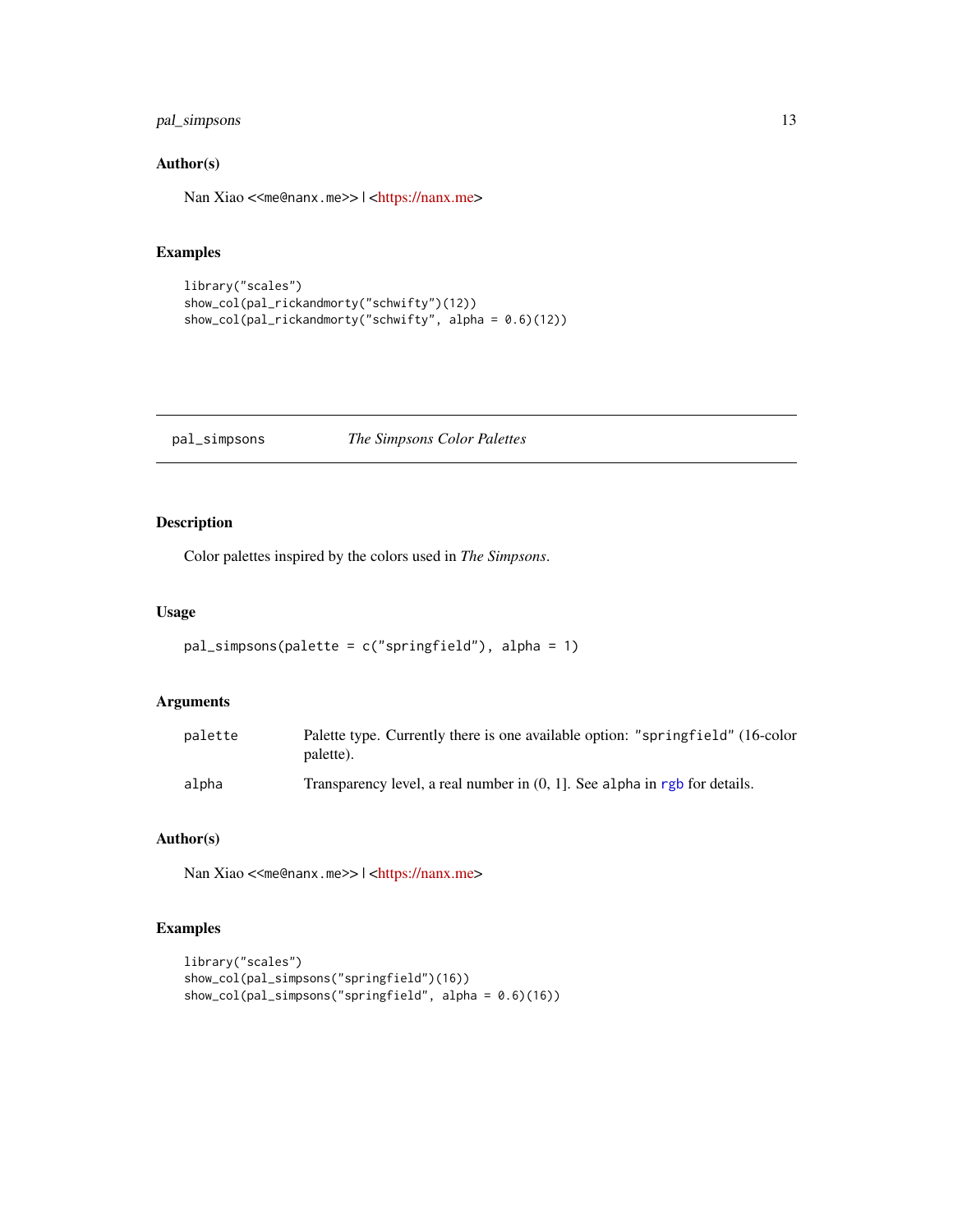<span id="page-13-1"></span><span id="page-13-0"></span>

Color palettes inspired by the colors used in *Star Trek*.

# Usage

```
pal_startrek(palette = c("uniform"), alpha = 1)
```
# Arguments

| palette | Palette type. Currently there is one available option: "uniform" (7-color palette). |
|---------|-------------------------------------------------------------------------------------|
| alpha   | Transparency level, a real number in $(0, 1]$ . See alpha in rgb for details.       |

# Author(s)

Nan Xiao <<me@nanx.me>> | [<https://nanx.me>](https://nanx.me)

# Examples

```
library("scales")
show_col(pal_startrek("uniform")(7))
show_col(pal_startrek("uniform", alpha = 0.6)(7))
```
<span id="page-13-2"></span>pal\_tron *Tron Legacy Color Palettes*

# Description

Color palettes inspired by the colors used in *Tron Legacy*.

#### Usage

```
pal_tron(palette = c("legacy"), alpha = 1)
```
# Arguments

| palette | Palette type. Currently there is one available option: "legacy" (7-color palette). |
|---------|------------------------------------------------------------------------------------|
| alpha   | Transparency level, a real number in $(0, 1]$ . See alpha in rgb for details.      |

# Author(s)

Nan Xiao <<me@nanx.me>> | [<https://nanx.me>](https://nanx.me)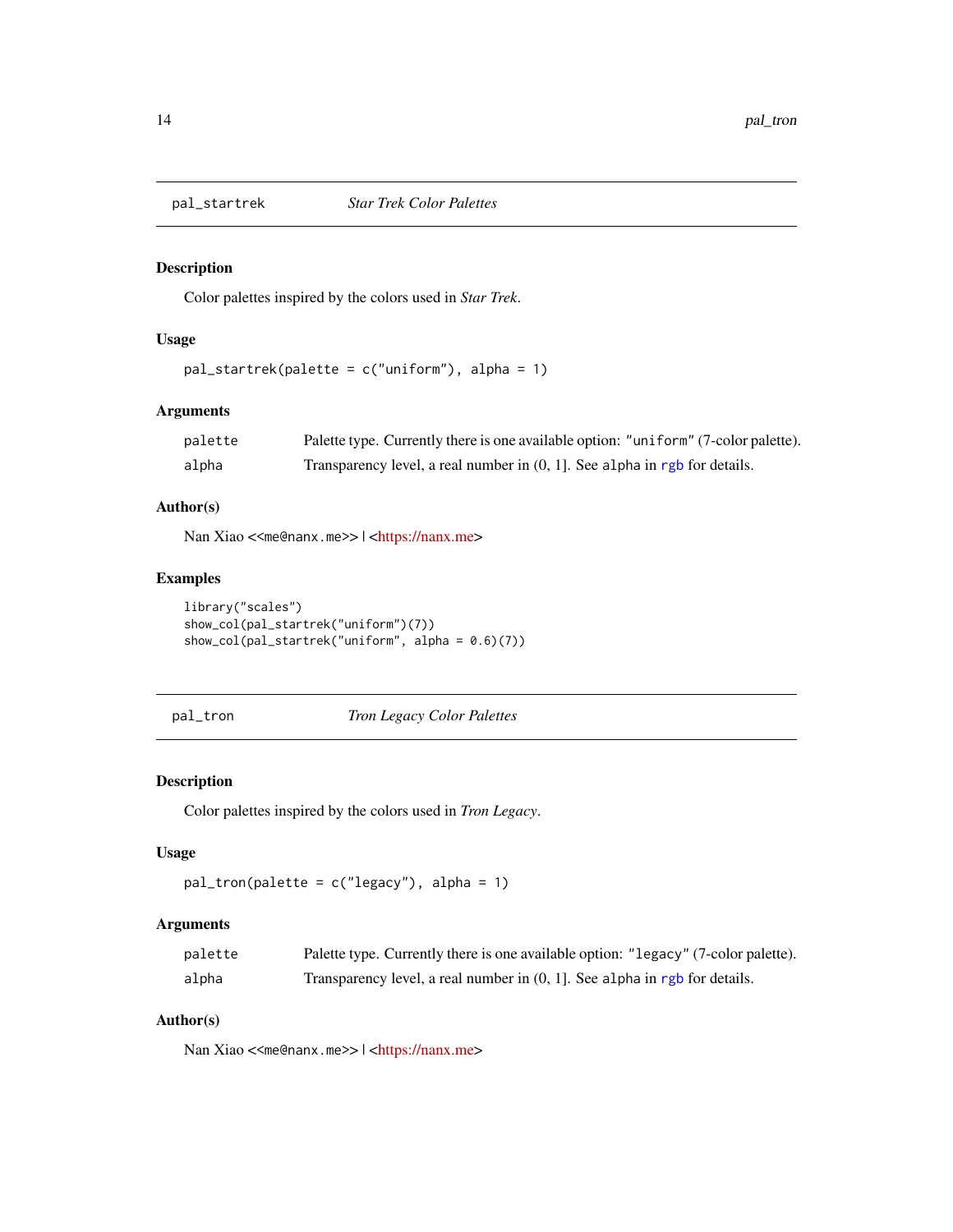# <span id="page-14-0"></span>pal\_uchicago 15

# Examples

```
library("scales")
show_col(pal_tron("legacy")(7))
show_col(pal_tron("legacy", alpha = 0.6)(7))
```
<span id="page-14-1"></span>

pal\_uchicago *The University of Chicago Color Palettes*

# Description

Color palettes based on the colors used by the University of Chicago.

#### Usage

```
pal_uchicago(palette = c("default", "light", "dark"), alpha = 1)
```
# Arguments

| palette | Palette type. There are 3 available options: "default" (9-color palette); "light"<br>(9-color light palette); "dark" (9-color dark palette). |
|---------|----------------------------------------------------------------------------------------------------------------------------------------------|
| alpha   | Transparency level, a real number in $(0, 1]$ . See alpha in rgb for details.                                                                |

# Author(s)

Nan Xiao <<me@nanx.me>> | [<https://nanx.me>](https://nanx.me)

# References

[https://news.uchicago.edu/sites/default/files/attachments/\\_uchicago.identity.gui](https://news.uchicago.edu/sites/default/files/attachments/_uchicago.identity.guidelines.pdf)delines. [pdf](https://news.uchicago.edu/sites/default/files/attachments/_uchicago.identity.guidelines.pdf)

```
library("scales")
show_col(pal_uchicago("default")(9))
show_col(pal_uchicago("light")(9))
show_col(pal_uchicago("dark")(9))
```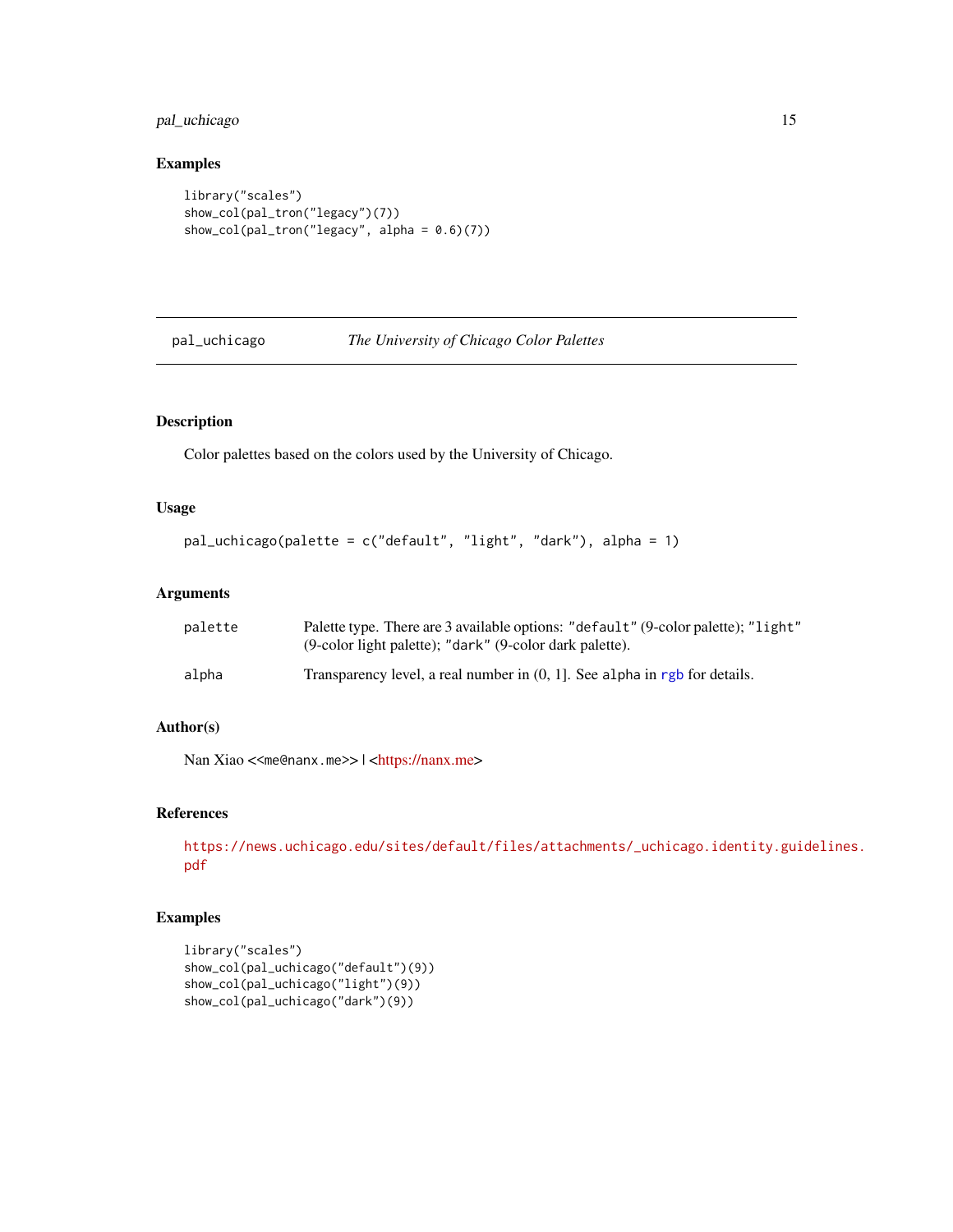<span id="page-15-1"></span><span id="page-15-0"></span>

Color palette from UCSC Genome Browser chromosome colors.

# Usage

```
pal_ucscgb(palette = c("default"), alpha = 1)
```
# Arguments

| palette | Palette type. Currently there is one available option: "default" (26-color    |  |
|---------|-------------------------------------------------------------------------------|--|
|         | palette).                                                                     |  |
| alpha   | Transparency level, a real number in $(0, 1)$ . See alpha in rgb for details. |  |

# Author(s)

Nan Xiao <<me@nanx.me>> | [<https://nanx.me>](https://nanx.me)

# Examples

library("scales") show\_col(pal\_ucscgb("default")(26)) show\_col(pal\_ucscgb("default", alpha = 0.6)(26))

```
rgb_gsea The GSEA GenePattern Color Palettes
```
#### Description

Color palette inspired by the colors used in the heatmaps plotted by GSEA GenePattern.

# Usage

```
rgb_gsea(palette = c("default"), n = 12, alpha = 1, reverse = FALSE)
```
# Arguments

| palette | Palette type. Currently there is one available option: "default" (continuous<br>palette with 12 base colors). |
|---------|---------------------------------------------------------------------------------------------------------------|
| n       | Number of individual colors to be generated.                                                                  |
| alpha   | Transparency level, a real number in $(0, 1)$ . See alpha in rgb for details.                                 |
| reverse | Logical. Should the order of the colors be reversed?                                                          |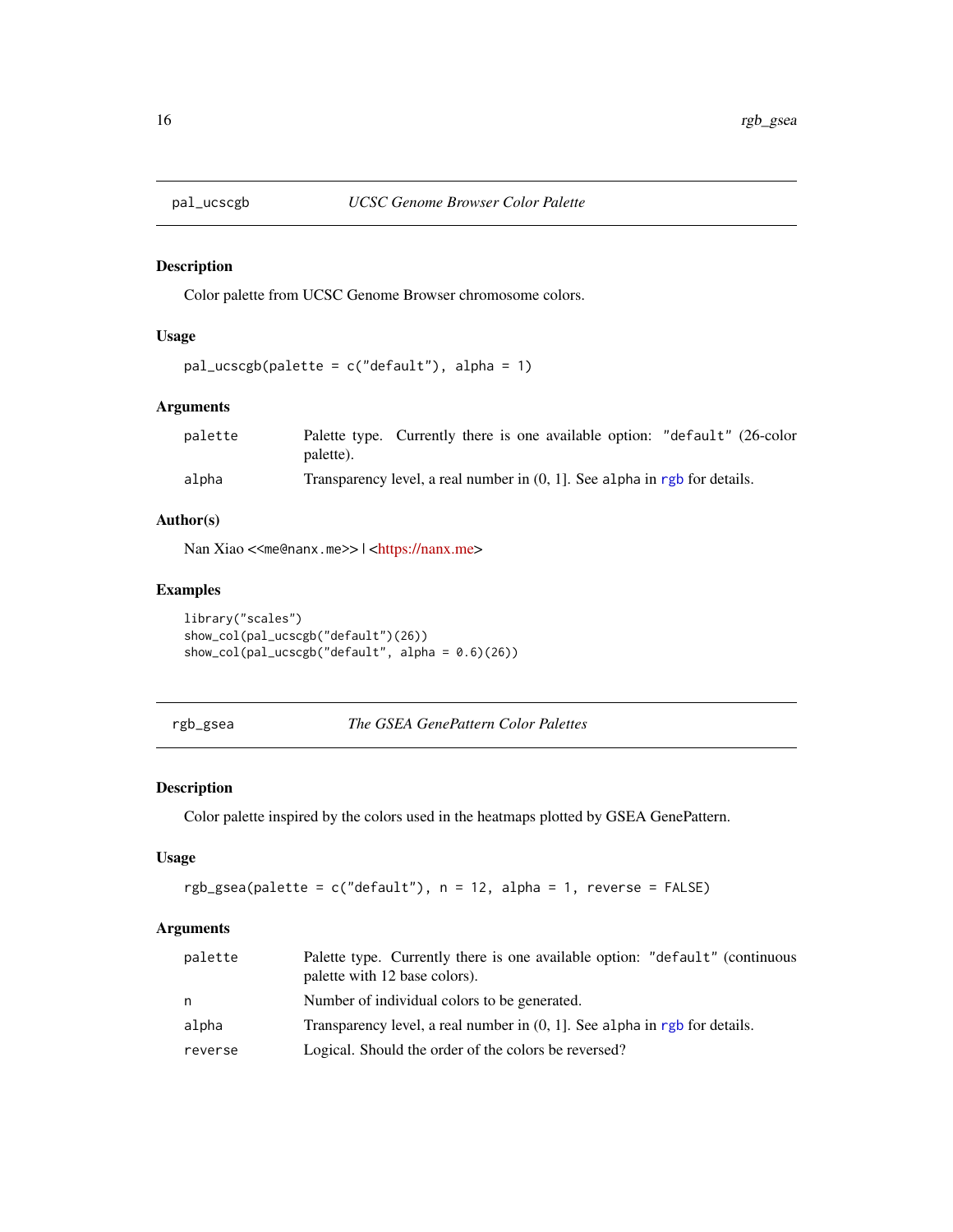# <span id="page-16-0"></span>rgb\_material 17

# Note

The 12 base colors used in this palette are derived from [this document.](ftp://ftp.broad.mit.edu/pub/genepattern/modules/HeatMapImage/broad.mit.edu:cancer.software.genepattern.module.analysis/00032/6/HeatMapImage.pdf)

#### Author(s)

Nan Xiao <<me@nanx.me>> | [<https://nanx.me>](https://nanx.me)

#### Examples

```
library("scales")
show_col(pal_gsea("default")(12))
show_col(pal_gsea("default", n = 30, alpha = 0.6, reverse = TRUE)(30))
```
rgb\_material *Material Design Color Palettes*

#### Description

The Material Design color palettes.

#### Usage

```
rgb_material(palette = c("red", "pink", "purple", "deep-purple", "indigo",
  "blue", "light-blue", "cyan", "teal", "green", "light-green", "lime",
  "yellow", "amber", "orange", "deep-orange", "brown", "grey", "blue-grey"),
 n = 10, alpha = 1, reverse = FALSE)
```
#### Arguments

palette Palette type. There are 19 available options:

- "red"
- "pink"
- "purple"
- "deep-purple"
- "indigo"
- "blue"
- "light-blue"
- "cyan"
- "teal"
- "green"
- "light-green"
- "lime"
- "yellow"
- "amber"
- "orange",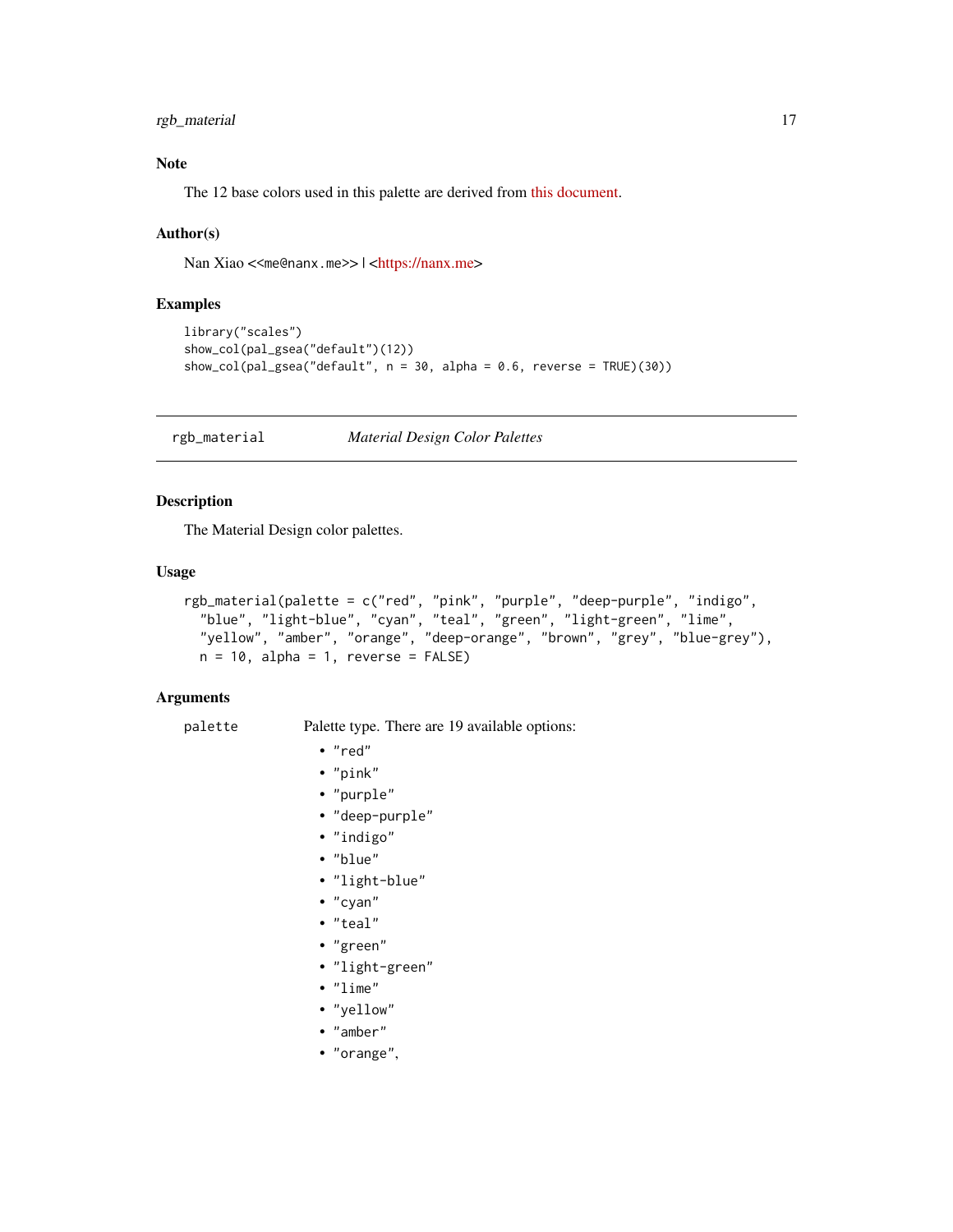<span id="page-17-0"></span>

|         | • "deep-orange"                                                               |
|---------|-------------------------------------------------------------------------------|
|         | $\cdot$ "brown"                                                               |
|         | $\cdot$ "grey"                                                                |
|         | • "blue-grey"                                                                 |
|         | See the material design color guidelines for details.                         |
| n       | Number of individual colors to be generated.                                  |
| alpha   | Transparency level, a real number in $(0, 1]$ . See alpha in rgb for details. |
| reverse | Logical. Should the order of the colors be reversed?                          |

# Author(s)

Nan Xiao <<me@nanx.me>> | [<https://nanx.me>](https://nanx.me)

# References

<https://material.io/guidelines/style/color.html>

# Examples

```
library("scales")
show_col(pal_material("indigo")(10))
show_col(pal_material("indigo", n = 30, alpha = 0.6, reverse = TRUE)(30))
```
scale\_color\_aaas *AAAS Journal Color Scales*

# Description

See [pal\\_aaas](#page-3-1) for details.

# Usage

```
scale_color_aaas(palette = c("default"), alpha = 1, ...)
```

```
scale_colour_aaas(palette = c("default"), alpha = 1, ...)
```

```
scale_fill_aaas(palette = c("default"), alpha = 1, ...)
```
# Arguments

| palette   | Palette type. Currently there is one available option: "default" (10-color<br>palette inspired by <i>Science</i> ). |
|-----------|---------------------------------------------------------------------------------------------------------------------|
| alpha     | Transparency level, a real number in $(0, 1)$ . See alpha in rgb for details.                                       |
| $\ddotsc$ | additional parameters for discrete_scale                                                                            |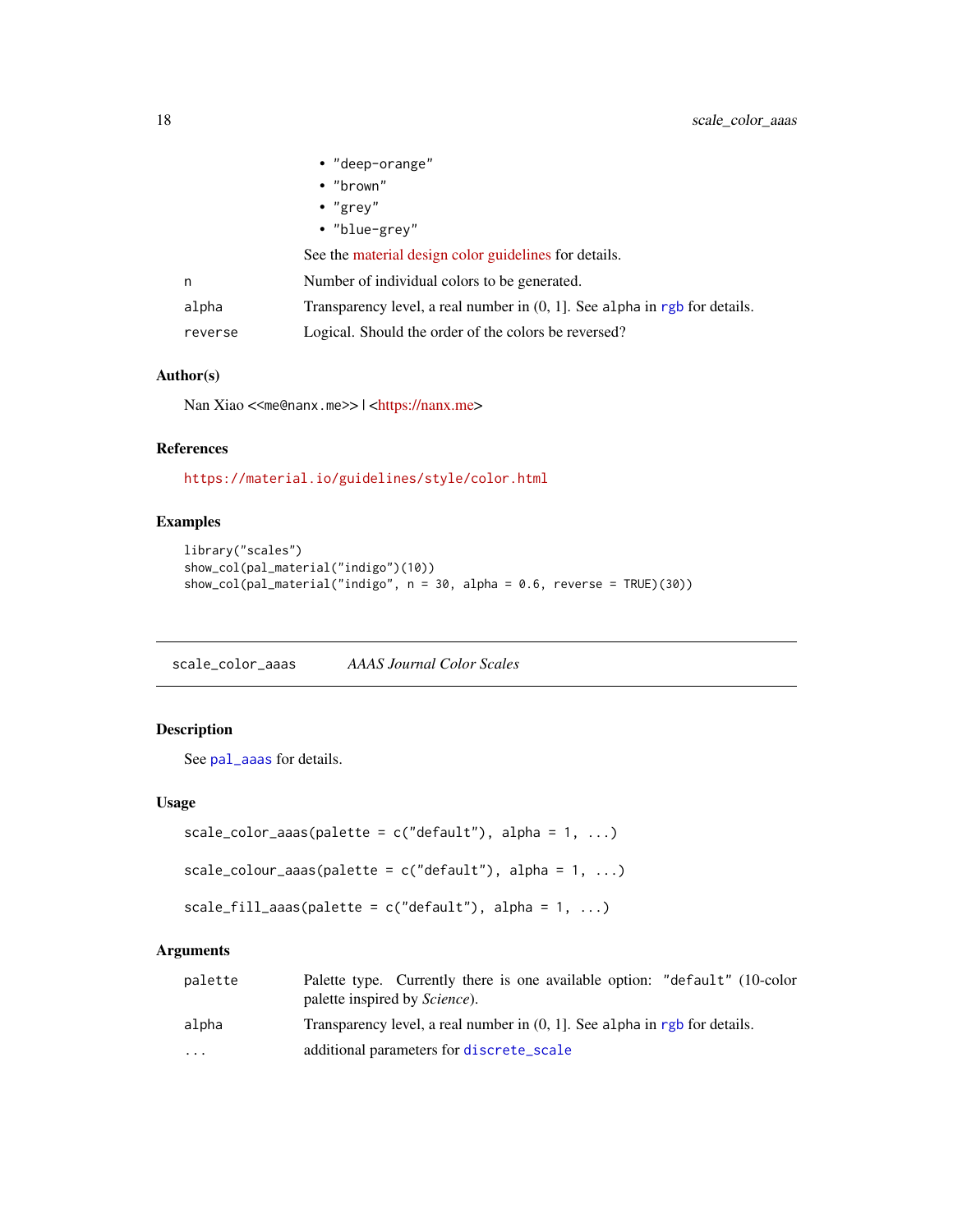# <span id="page-18-0"></span>scale\_color\_d3 19

#### Author(s)

Nan Xiao <<me@nanx.me>> | [<https://nanx.me>](https://nanx.me)

#### Examples

```
library("ggplot2")
data("diamonds")
ggplot(subset(diamonds, carat >= 2.2),
       aes(x = table, y = price, colour = cut)) +geom\_point(alpha = 0.7) +geom_smooth(method = "loess", alpha = 0.1, size = 1, span = 1) +
  theme_bw() + scale_color_aaas()
ggplot(subset(diamonds, carat > 2.2 &amp; depth > 55 &amp; depth < 70,
       \text{aes}(x = \text{depth}, \text{ fill} = \text{cut})) +geom_histogram(colour = "black", binwidth = 1, position = "dodge") +
  theme_bw() + scale_fill_aaas()
```
scale\_color\_d3 *D3.js Color Scales*

#### Description

See [pal\\_d3](#page-4-1) for details.

# Usage

```
scale_color_d3(palette = c("category10", "category20", "category20b",
  "category20c"), alpha = 1, ...)
scale_colour_d3(palette = c("category10", "category20", "category20b",
  "category20c"), alpha = 1, ...)
scale_fill_d3(palette = c("category10", "category20", "category20b",
  "category20c"), alpha = 1, ...)
```
#### Arguments

| palette  | Palette type. There are 4 available options: "category10" (10-color palette);<br>"category20" (20-color palette); "category20b" (20-color palette); "category20c"<br>$(20$ -color palette). |
|----------|---------------------------------------------------------------------------------------------------------------------------------------------------------------------------------------------|
| alpha    | Transparency level, a real number in $(0, 1]$ . See alpha in rgb for details.                                                                                                               |
| $\cdots$ | additional parameters for discrete_scale                                                                                                                                                    |

# Author(s)

Nan Xiao <<me@nanx.me>> | [<https://nanx.me>](https://nanx.me)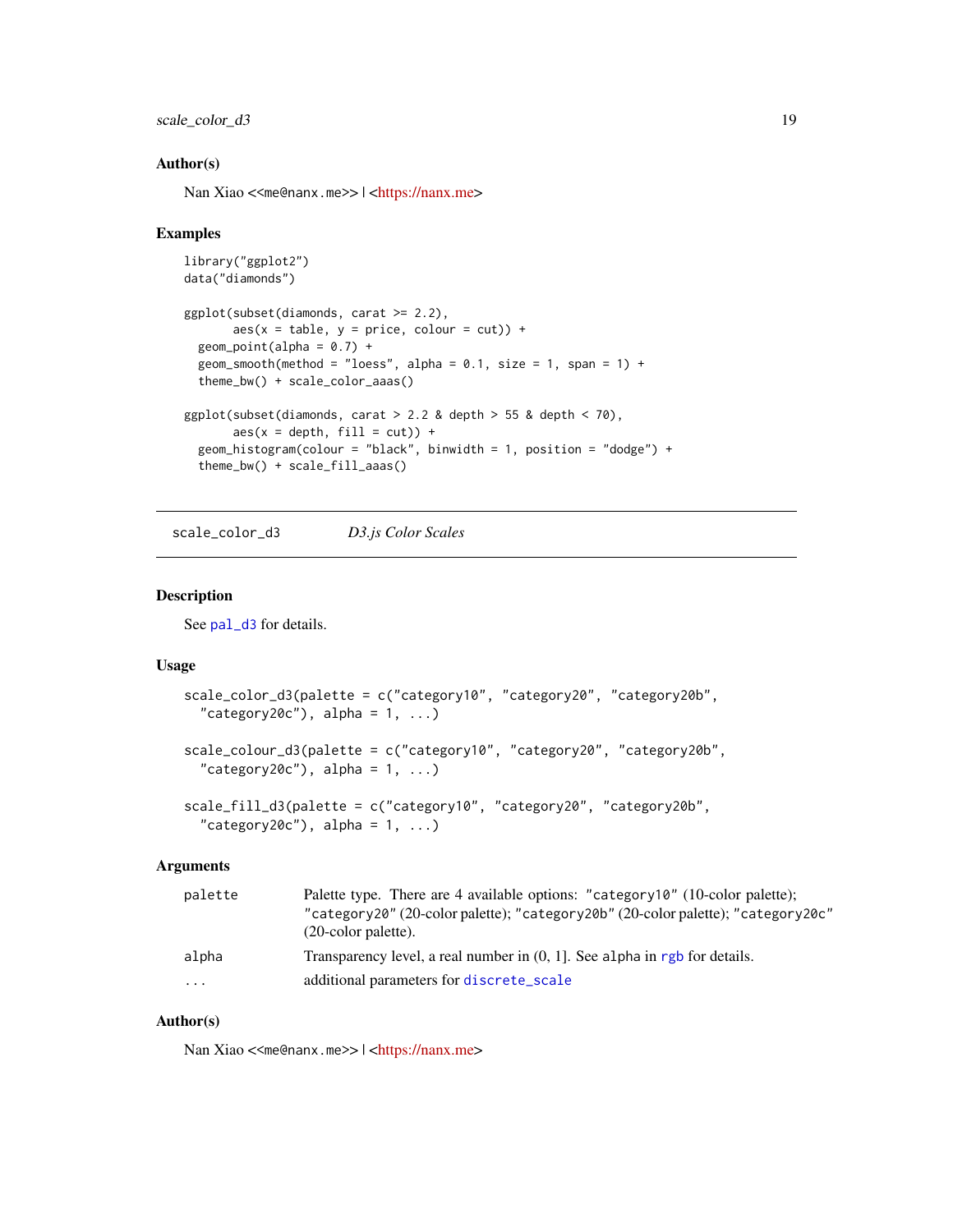#### <span id="page-19-0"></span>References

<https://github.com/d3/d3-3.x-api-reference/blob/master/Ordinal-Scales.md>

#### Examples

```
library("ggplot2")
data("diamonds")
p1 = ggplot(subset(diamonds, carat >= 2.2),aes(x = table, y = price, colour = cut)) +geom\_point(alpha = 0.7) +geom_smooth(method = "loess", alpha = 0.1, size = 1, span = 1) +
  theme_bw()
p2 = ggplot(subset(diamonds, carat > 2.2 &amp; depth > 55 &amp; depth < 70),aes(x = depth, fill = cut)) +geom_histogram(colour = "black", binwidth = 1, position = "dodge") +
  theme_bw()
p1 + scale_color_d3()
p2 + scale_fill_d3()
p1 + scale_color_d3(palette = "category20")
p2 + scale_fill_d3(palette = "category20")
p1 + scale_color_d3(palette = "category20b")
p2 + scale_fill_d3(palette = "category20b")
p1 + scale_color_d3(palette = "category20c")
p2 + scale_fill_d3(palette = "category20c")
```
scale\_color\_futurama *The Futurama Color Scales*

#### **Description**

See [pal\\_futurama](#page-4-2) for details.

#### Usage

```
scale_color_futurama(palette = c("planetexpress"), alpha = 1, ...)
scale_colour_futurama(palette = c("planetexpress"), alpha = 1, ...)
scale_fill_futurama(palette = c("planetexpress"), alpha = 1, ...)
```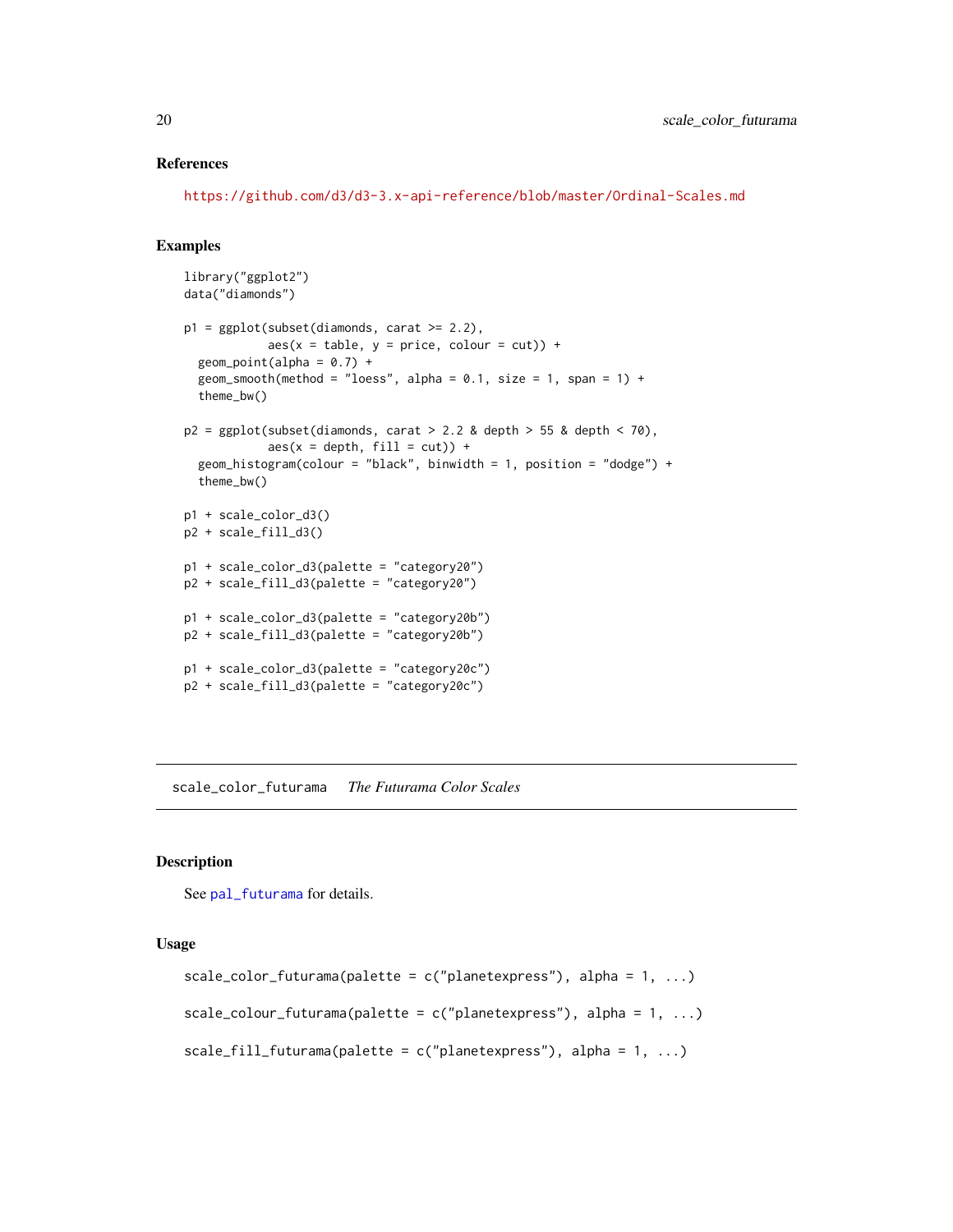# <span id="page-20-0"></span>Arguments

| palette           | Palette type. Currently there is one available option: "planetexpress" (12-<br>color palette). |
|-------------------|------------------------------------------------------------------------------------------------|
| alpha             | Transparency level, a real number in $(0, 1]$ . See alpha in rgb for details.                  |
| $\cdot\cdot\cdot$ | additional parameters for discrete_scale                                                       |

# Author(s)

Nan Xiao <<me@nanx.me>> | [<https://nanx.me>](https://nanx.me)

# Examples

```
library("ggplot2")
data("diamonds")
ggplot(subset(diamonds, carat >= 2.2),
       aes(x = table, y = price, colour = cut)) +geom\_point(alpha = 0.7) +geom_smooth(method = "loess", alpha = 0.1, size = 1, span = 1) +
  theme_bw() + scale_color_futurama()
ggplot(subset(diamonds, carat > 2.2 &amp; depth > 55 &amp; depth < 70),aes(x = depth, fill = cut)) +geom_histogram(colour = "black", binwidth = 1, position = "dodge") +
  theme_bw() + scale_fill_futurama()
```
scale\_color\_gsea *The GSEA GenePattern Color Scales*

# Description

See [pal\\_gsea](#page-5-1) for details.

#### Usage

```
scale_color_gsea(palette = c("default"), alpha = 1, reverse = FALSE, ...)
scale_colour_gsea(palette = c("default"), alpha = 1, reverse = FALSE, ...)
```

```
scale_fill_gsea(palette = c("default"), alpha = 1, reverse = FALSE, ...)
```
# Arguments

| palette | Palette type. Currently there is one available option: "default" (continuous<br>palette with 12 base colors). |
|---------|---------------------------------------------------------------------------------------------------------------|
| alpha   | Transparency level, a real number in $(0, 1]$ . See alpha in rgb for details.                                 |
| reverse | Logical. Should the order of the colors be reversed?                                                          |
| .       | additional parameters for discrete_scale                                                                      |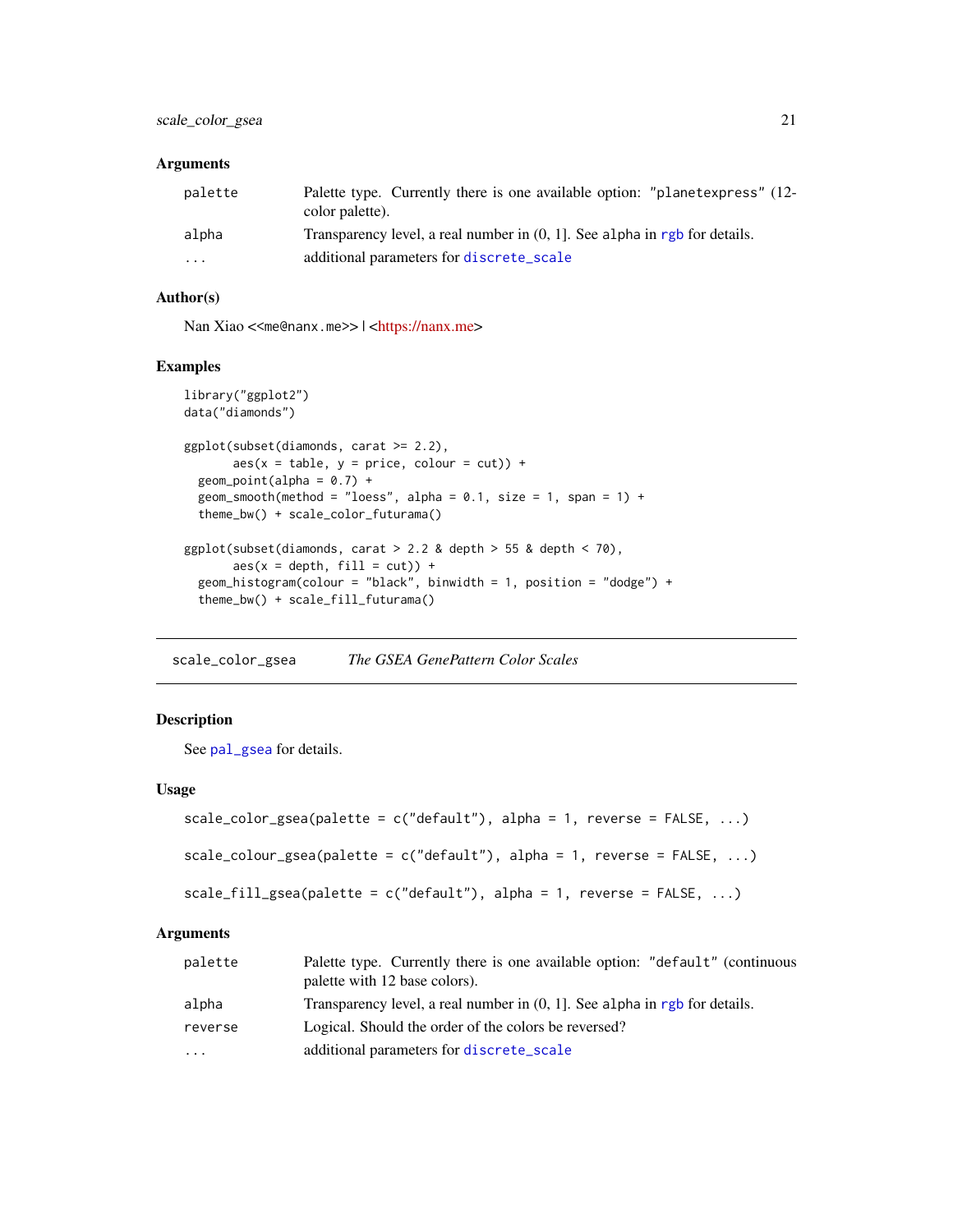# Author(s)

Nan Xiao <<me@nanx.me>> | [<https://nanx.me>](https://nanx.me)

#### Examples

```
library("ggplot2")
library("reshape2")
data("mtcars")
cor = cor(mtcars)
cor\_melt = melt(cor)ggplot(cor_melt,
       aes(x = Var1, y = Var2, fill = value)) +geom\_tile(colour = "black", size = 0.3) +theme_bw() + scale_fill_gsea()
```

| scale_color_igv |  | Integrative Genomics Viewer (IGV) Color Scales |  |  |
|-----------------|--|------------------------------------------------|--|--|
|-----------------|--|------------------------------------------------|--|--|

#### Description

See [pal\\_igv](#page-6-1) for details.

# Usage

```
scale_color_igv(palette = c("default", "alternating"), alpha = 1, ...)scale_colour_igv(palette = c("default", "alternating"), alpha = 1, ...)scale_fill_igv(palette = c("default", "alternating"), alpha = 1, ...)
```
# Arguments

| palette | Palette type. There are two available options: "default" (51-color palette);<br>"alternating" (2-color palette). |
|---------|------------------------------------------------------------------------------------------------------------------|
| alpha   | Transparency level, a real number in $(0, 1)$ . See alpha in rgb for details.                                    |
| .       | additional parameters for discrete_scale                                                                         |

# Author(s)

Nan Xiao <<me@nanx.me>> | [<https://nanx.me>](https://nanx.me)

<span id="page-21-0"></span>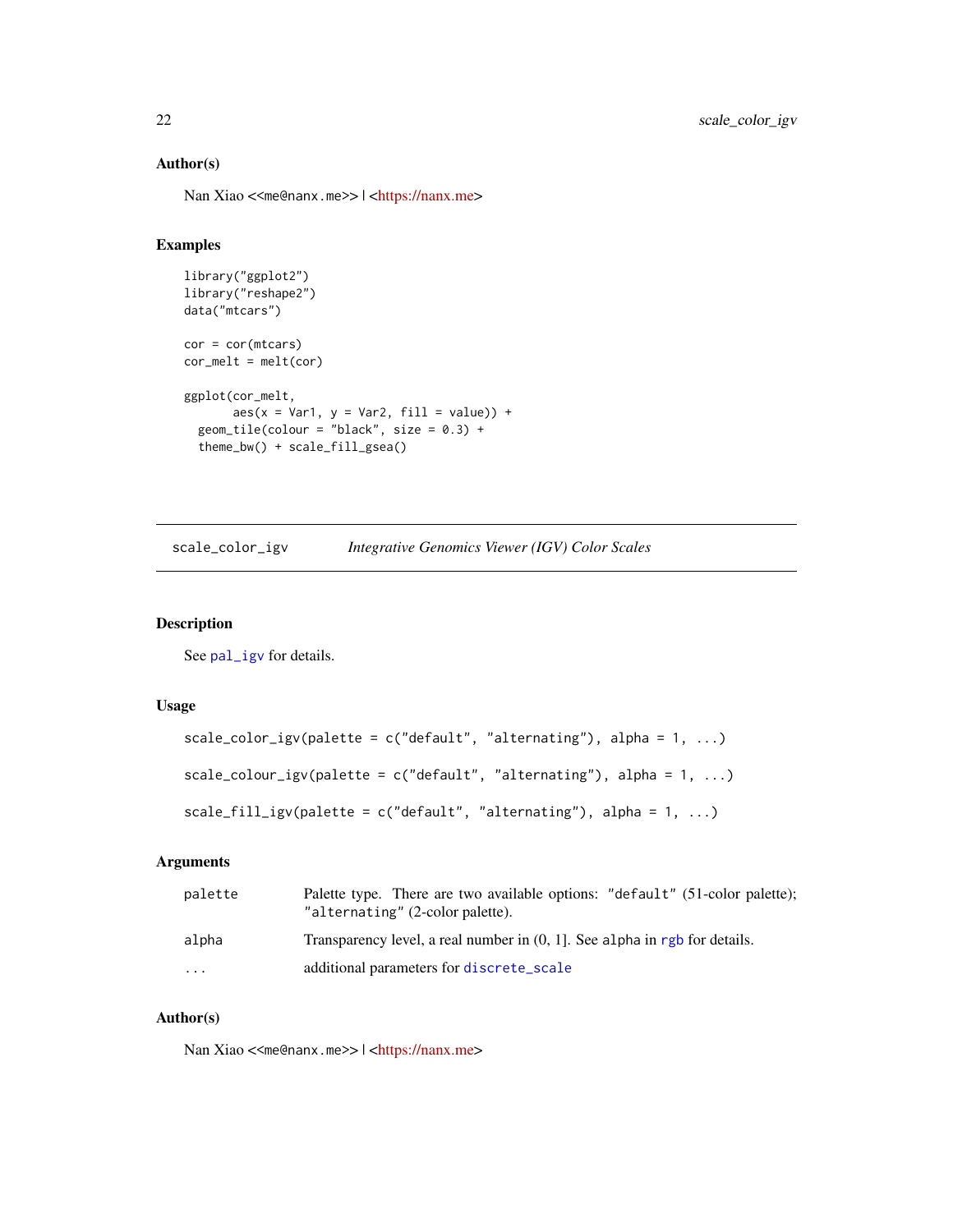<span id="page-22-0"></span>scale\_color\_jama 23

#### Examples

```
library("ggplot2")
data("diamonds")
p1 = ggplot(subset(diamonds, carat >= 2.2),aes(x = table, y = price, colour = cut)) +geom\_point(alpha = 0.7) +
  geom_smooth(method = "loess", alpha = 0.1, size = 1, span = 1) +
  theme_bw()
p2 = ggplot(subset(diamonds, carat > 2.2 &amp; depth > 55 &amp; depth < 70,aes(x = depth, fill = cut)) +geom_histogram(colour = "black", binwidth = 1, position = "dodge") +
  theme_bw()
p1 + scale_color_igv()
p2 + scale_fill_igv()
p1 + scale_colour_manual(
  values = rep(pal\_igv("alternating")(2), times = 3))
p2 + scale_fill_manual(
  values = rep(pal_igv("alternating")(2), times = 3))
```
scale\_color\_jama *Journal of the American Medical Association Color Scales*

#### Description

See [pal\\_jama](#page-6-2) for details.

# Usage

```
scale_color_jama(palette = c("default"), alpha = 1, ...)scale_colour_jama(palette = c("default"), alpha = 1, ...)scale_fill_jama(palette = c("default"), alpha = 1, ...)
```
# Arguments

| palette  | Palette type. Currently there is one available option: "default" (7-color palette). |
|----------|-------------------------------------------------------------------------------------|
| alpha    | Transparency level, a real number in $(0, 1)$ . See alpha in rgb for details.       |
| $\cdots$ | additional parameters for discrete_scale                                            |

#### Author(s)

Nan Xiao <<me@nanx.me>> | [<https://nanx.me>](https://nanx.me)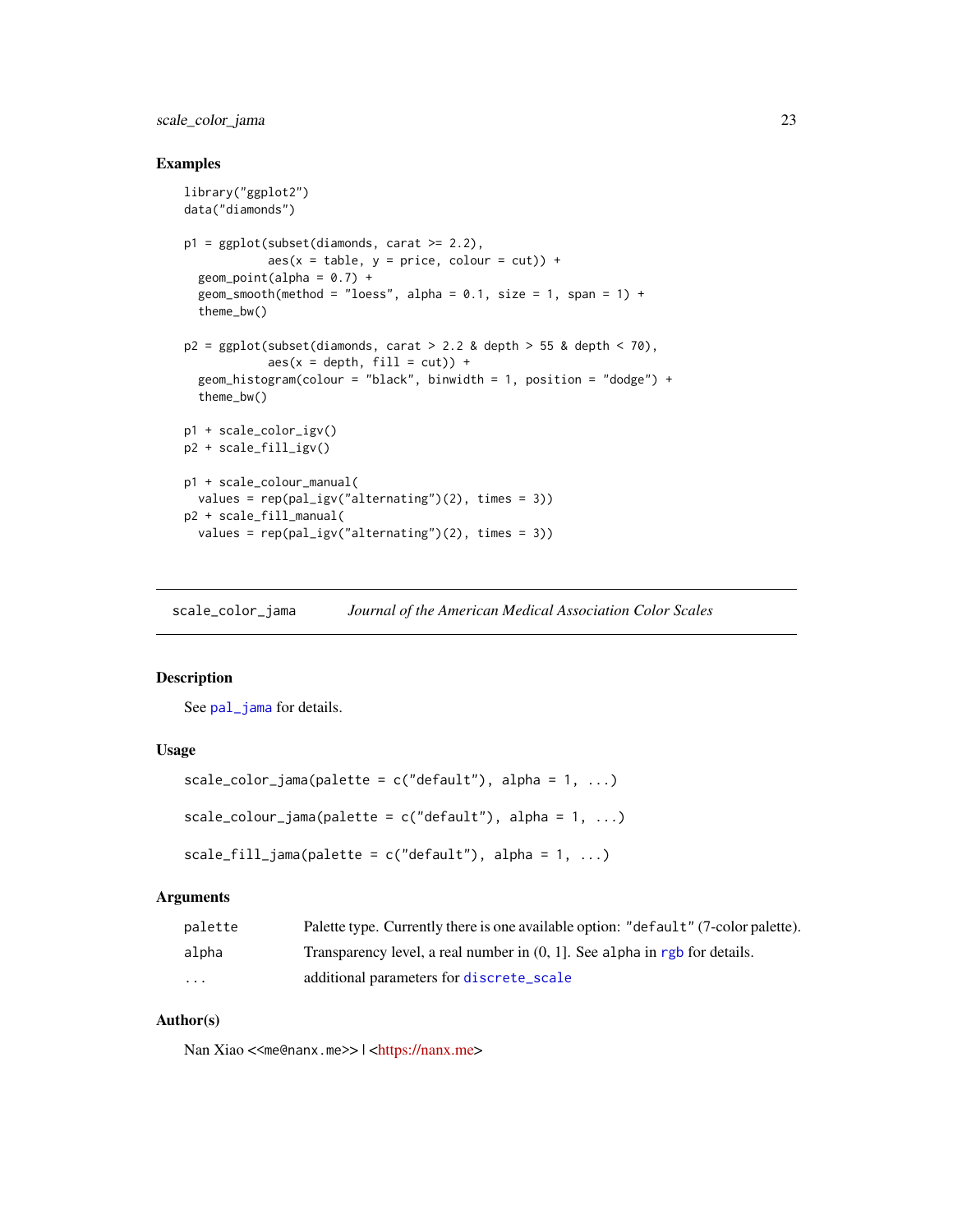#### Examples

```
library("ggplot2")
data("diamonds")
ggplot(subset(diamonds, carat >= 2.2),
       \text{aes}(x = \text{table}, y = \text{price}, \text{colour} = \text{cut}) +
  geom\_point(alpha = 0.7) +
  geom_smooth(method = "loess", alpha = 0.1, size = 1, span = 1) +
  theme_bw() + scale_color_jama()
ggplot(subset(diamonds, carat > 2.2 & depth > 55 & depth < 70),
       aes(x = depth, fill = cut)) +geom_histogram(colour = "black", binwidth = 1, position = "dodge") +
  theme_bw() + scale_fill_jama()
```
scale\_color\_jco *Journal of Clinical Oncology Color Scales*

#### Description

See [pal\\_jco](#page-7-1) for details.

#### Usage

```
scale_color_jco(palette = c("default"), alpha = 1, ...)scale\_colour\_jco(palette = c("default"), alpha = 1, ...)scale_fill\_jco(palette = c("default"), alpha = 1, ...)
```
#### Arguments

| palette  | Palette type. Currently there is one available option: "default" (10-color<br>palette). |  |  |
|----------|-----------------------------------------------------------------------------------------|--|--|
| alpha    | Transparency level, a real number in $(0, 1]$ . See alpha in rgb for details.           |  |  |
| $\cdots$ | additional parameters for discrete_scale                                                |  |  |

#### Author(s)

Nan Xiao <<me@nanx.me>> | [<https://nanx.me>](https://nanx.me)

```
library("ggplot2")
data("diamonds")
ggplot(subset(diamonds, carat >= 2.2),
      aes(x = table, y = price, colour = cut)) +
```
<span id="page-23-0"></span>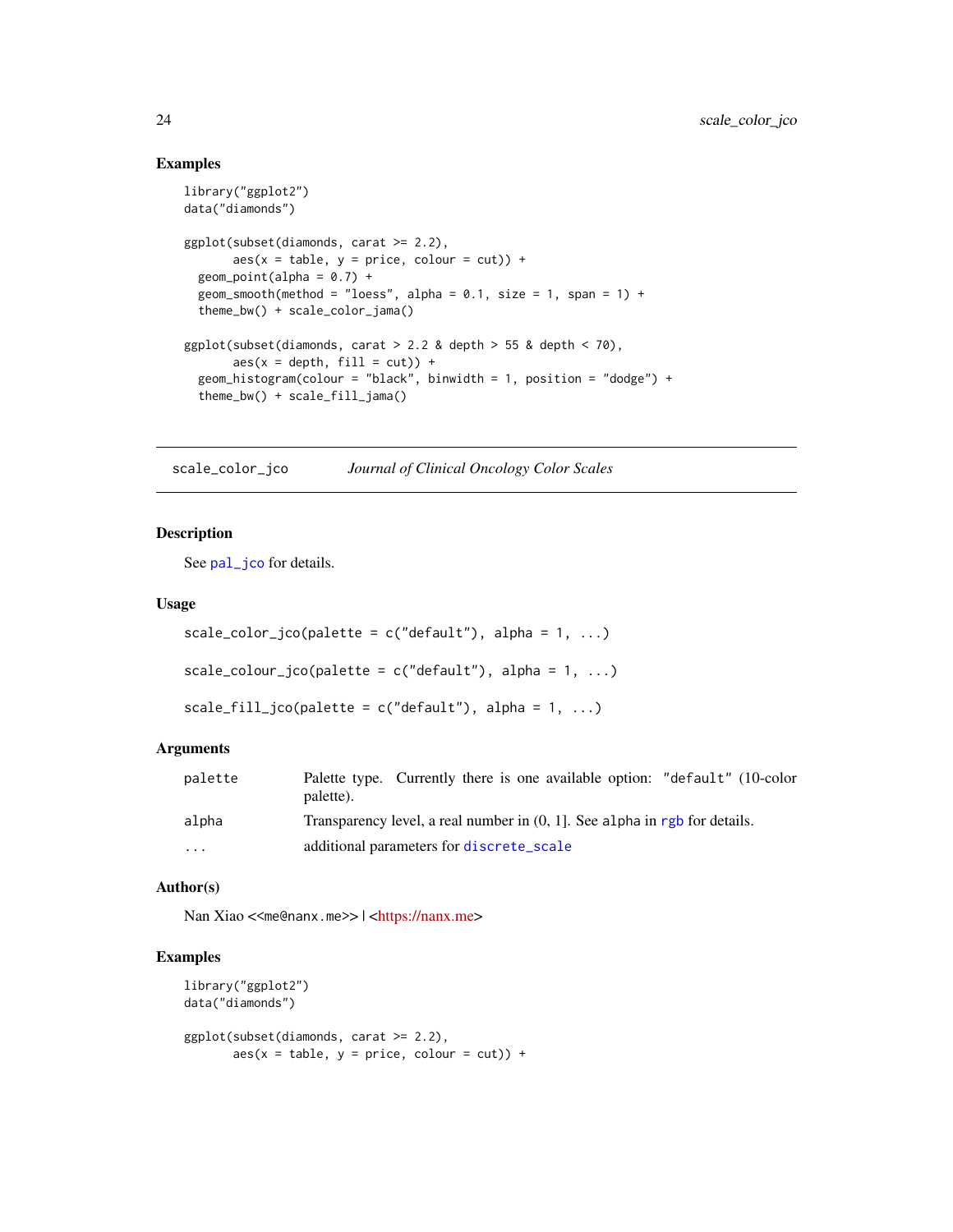# <span id="page-24-0"></span>scale\_color\_lancet 25

```
geom\_point(alpha = 0.7) +
 geom_smooth(method = "loess", alpha = 0.1, size = 1, span = 1) +
 theme_bw() + scale_color_jco()
ggplot(subset(diamonds, carat > 2.2 &amp; depth > 55 &amp; depth < 70),aes(x = depth, fill = cut)) +geom_histogram(colour = "black", binwidth = 1, position = "dodge") +
 theme_bw() + scale_fill_jco()
```
scale\_color\_lancet *Lancet Journal Color Scales*

# Description

See [pal\\_lancet](#page-8-1) for details.

#### Usage

```
scale_color_lancet(palette = c("lanonc"), alpha = 1, ...)scale\_colour\_lancet(palette = c("lanonc"), alpha = 1, ...)scale_fill_lancet(palette = c("lanonc"), alpha = 1, ...)
```
#### Arguments

| palette                 | Palette type. Currently there is one available option: "Lanonc" (9-color palette |
|-------------------------|----------------------------------------------------------------------------------|
|                         | inspired by <i>Lancet Oncology</i> ).                                            |
| alpha                   | Transparency level, a real number in $(0, 1)$ . See alpha in rgb for details.    |
| $\cdot$ $\cdot$ $\cdot$ | additional parameters for discrete_scale                                         |

#### Author(s)

Nan Xiao <<me@nanx.me>> | [<https://nanx.me>](https://nanx.me)

```
library("ggplot2")
data("diamonds")
ggplot(subset(diamonds, carat >= 2.2),
       aes(x = table, y = price, colour = cut)) +geom\_point(alpha = 0.7) +
 geom_smooth(method = "loess", alpha = 0.1, size = 1, span = 1) +
 theme_bw() + scale_color_lancet()
ggplot(subset(diamonds, carat > 2.2 &amp; depth > 55 &amp; depth < 70),aes(x = depth, fill = cut)) +geom_histogram(colour = "black", binwidth = 1, position = "dodge") +
 theme_bw() + scale_fill_lancet()
```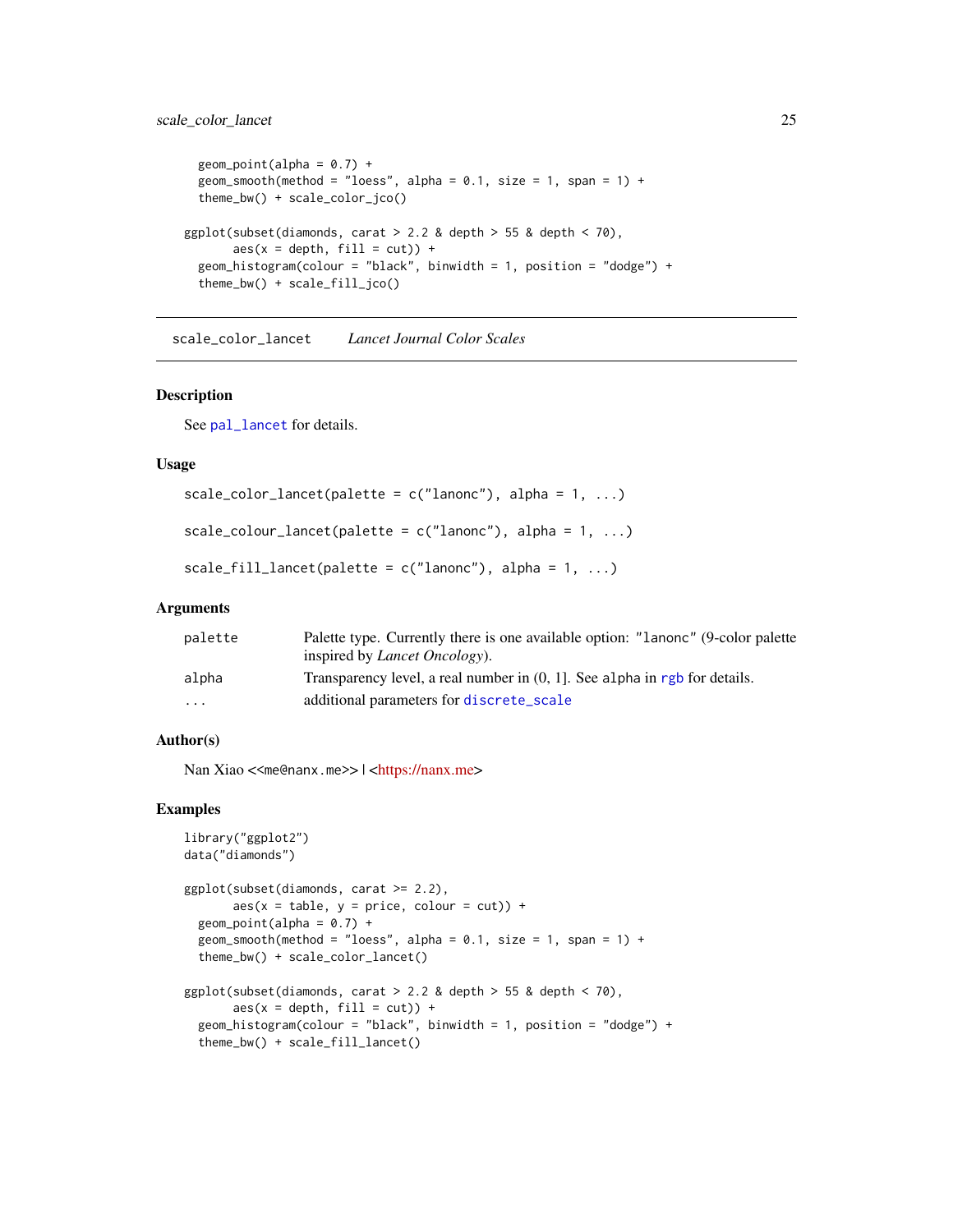<span id="page-25-0"></span>See [pal\\_locuszoom](#page-8-2) for details.

## Usage

```
scale_color_locuszoom(palette = c("default"), alpha = 1, ...)scale\_colour\_locuszoom(palette = c("default"), alpha = 1, ...)scale_fill\_locuszoom(palette = c("default"), alpha = 1, ...)
```
#### Arguments

| palette | Palette type. Currently there is one available option: "default" (7-color palette). |
|---------|-------------------------------------------------------------------------------------|
| alpha   | Transparency level, a real number in $(0, 1)$ . See alpha in rgb for details.       |
| .       | additional parameters for discrete_scale                                            |

#### Author(s)

Nan Xiao <<me@nanx.me>> | [<https://nanx.me>](https://nanx.me)

```
library("ggplot2")
data("diamonds")
ggplot(subset(diamonds, carat >= 2.2),
      aes(x = table, y = price, colour = cut)) +geom\_point(alpha = 0.7) +
 geom_smooth(method = "loess", alpha = 0.1, size = 1, span = 1) +
 theme_bw() + scale_color_locuszoom()
ggplot(subset(diamonds, carat > 2.2 &amp; depth > 55 &amp; depth < 70,aes(x = depth, fill = cut)) +geom_histogram(colour = "black", binwidth = 1, position = "dodge") +
 theme_bw() + scale_fill_locuszoom()
```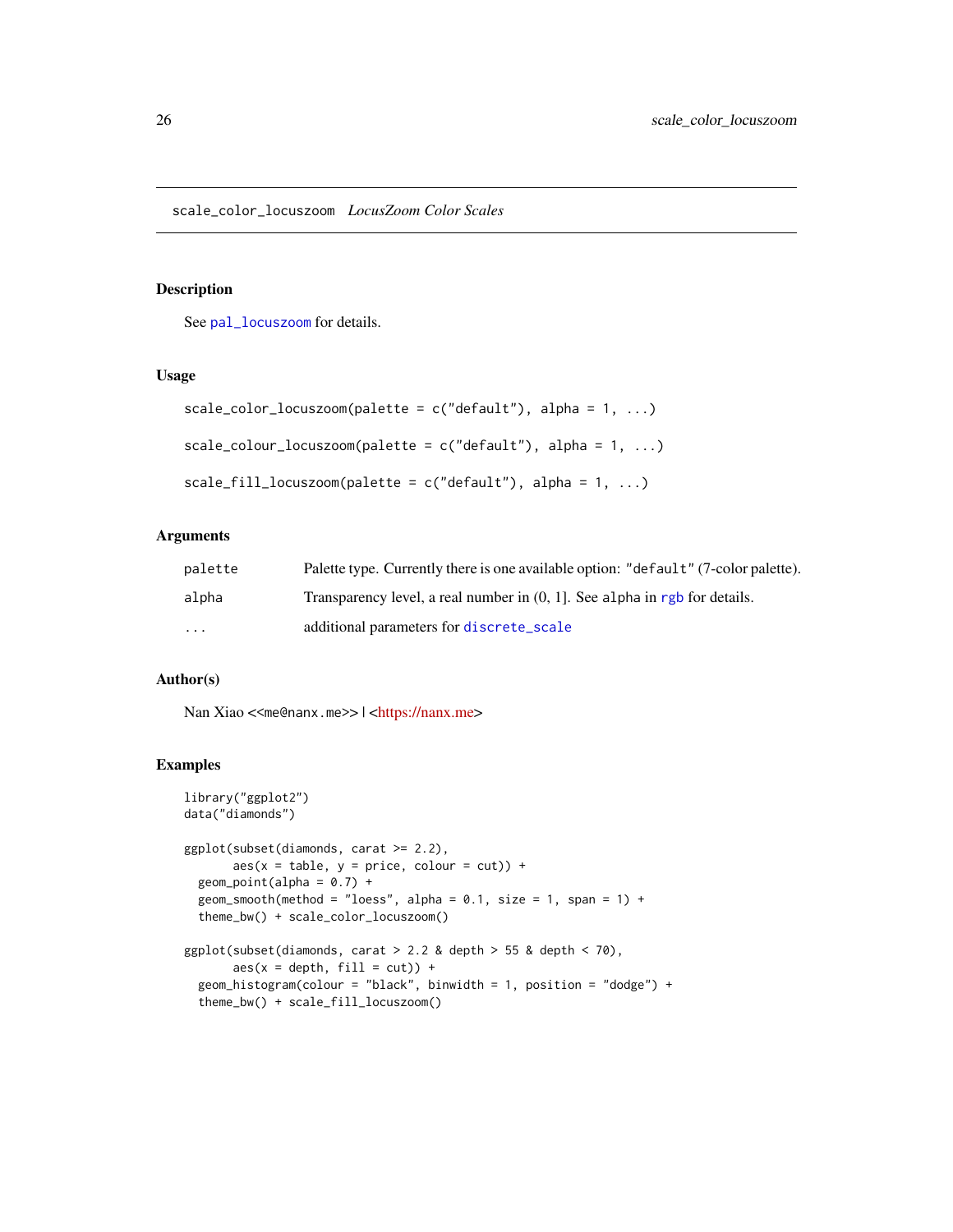<span id="page-26-0"></span>scale\_color\_material *Material Design Color Palettes*

#### Description

See [pal\\_material](#page-9-1) for details.

#### Usage

```
scale_color_material(palette = c("red", "pink", "purple", "deep-purple",
  "indigo", "blue", "light-blue", "cyan", "teal", "green", "light-green",
  "lime", "yellow", "amber", "orange", "deep-orange", "brown", "grey",
  "blue-grey"), alpha = 1, reverse = FALSE, ...)scale_colour_material(palette = c("red", "pink", "purple", "deep-purple",
  "indigo", "blue", "light-blue", "cyan", "teal", "green", "light-green",
  "lime", "yellow", "amber", "orange", "deep-orange", "brown", "grey",
  "blue-grey"), alpha = 1, reverse = FALSE, ...)
scale_fill_material(palette = c("red", "pink", "purple", "deep-purple",
  "indigo", "blue", "light-blue", "cyan", "teal", "green", "light-green",
  "lime", "yellow", "amber", "orange", "deep-orange", "brown", "grey",
  "blue-grey"), alpha = 1, reverse = FALSE, ...)
```
#### Arguments

#### palette Palette type. There are 19 available options:

• "red"

- "pink"
- 
- "purple"
- "deep-purple"
- "indigo"
- "blue"
- "light-blue"
- "cyan"
- "teal"
- "green"
- "light-green"
- "lime"
- "yellow"
- "amber"
- "orange",
- "deep-orange"
- "brown"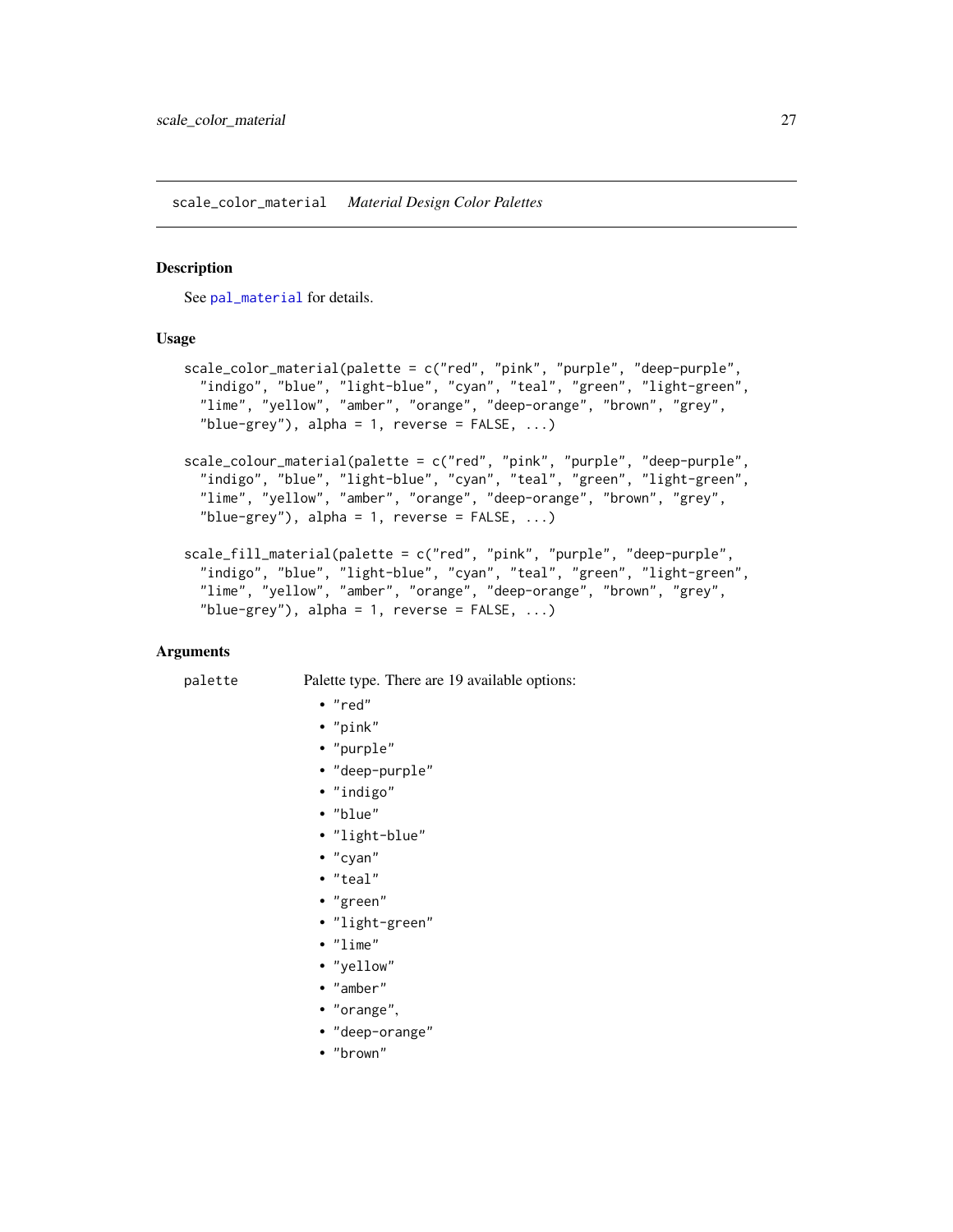<span id="page-27-0"></span>

|         | $\cdot$ "grey"                                                                |
|---------|-------------------------------------------------------------------------------|
|         | • "blue-grey"                                                                 |
|         | See the material design color guidelines for details.                         |
| alpha   | Transparency level, a real number in $(0, 1]$ . See alpha in rgb for details. |
| reverse | Logical. Should the order of the colors be reversed?                          |
| .       | additional parameters for discrete_scale                                      |

#### Author(s)

Nan Xiao <<me@nanx.me>> | [<https://nanx.me>](https://nanx.me)

# Examples

```
library("ggplot2")
library("reshape2")
data("mtcars")
cor = abs(cor(mtcars))
cor\_melt = melt(cor)ggplot(cor_melt,
      aes(x = Var1, y = Var2, fill = value)) +geom\_tile(colour = "black", size = 0.3) +
  theme_bw() + scale_fill_material("blue-grey")
```
scale\_color\_nejm *NEJM Color Scales*

# Description

See [pal\\_nejm](#page-10-1) for details.

#### Usage

```
scale_color_nejm(palette = c("default"), alpha = 1, ...)scale_colour_nejm(palette = c("default"), alpha = 1, ...)
```

```
scale_fill_nejm(palette = c("default"), alpha = 1, ...)
```
#### Arguments

| palette           | Palette type. Currently there is one available option: "default" (8-color palette). |
|-------------------|-------------------------------------------------------------------------------------|
| alpha             | Transparency level, a real number in $(0, 1)$ . See alpha in rgb for details.       |
| $\cdot\cdot\cdot$ | additional parameters for discrete_scale                                            |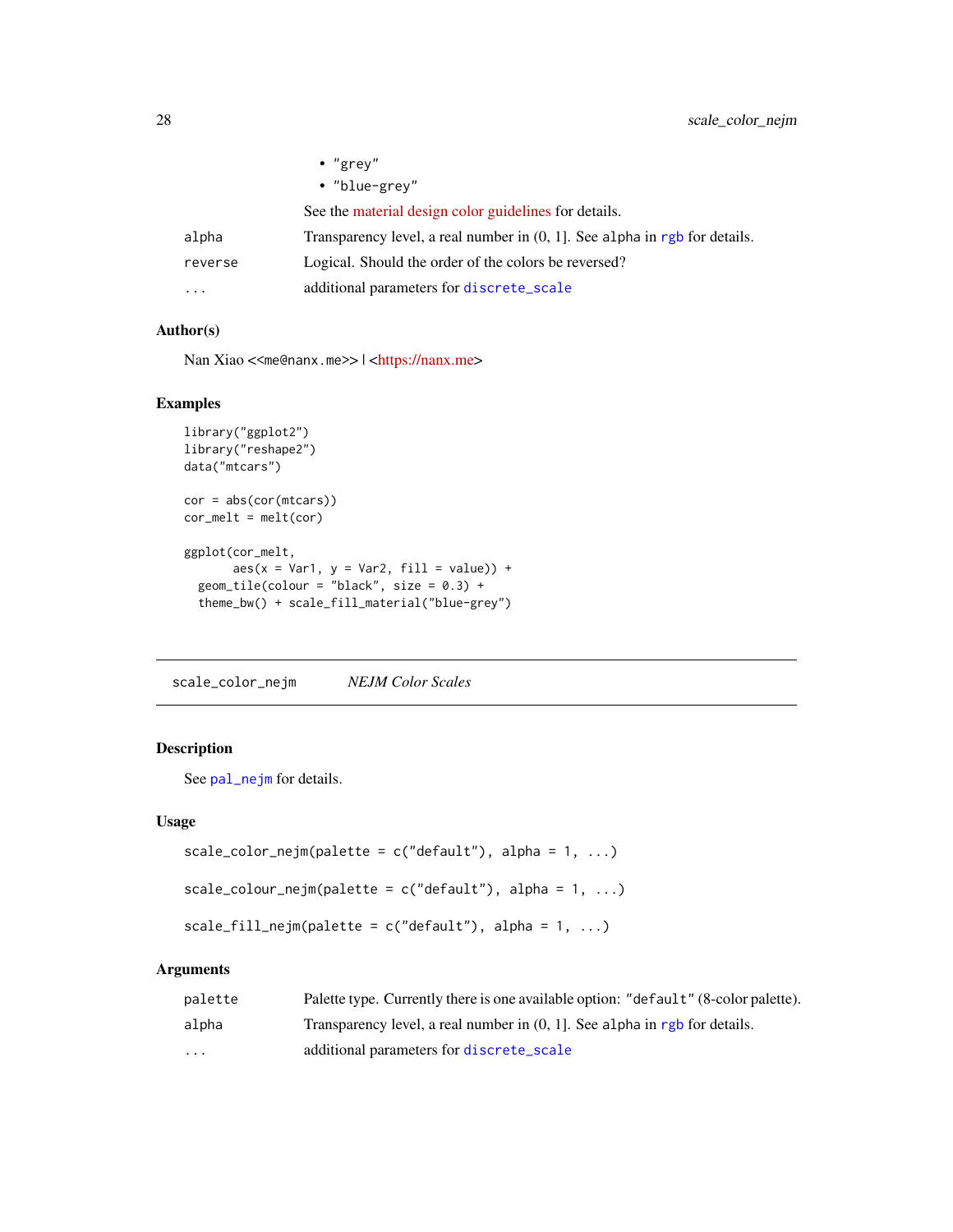<span id="page-28-0"></span>scale\_color\_npg 29

#### Author(s)

Nan Xiao <<me@nanx.me>> | [<https://nanx.me>](https://nanx.me)

# Examples

```
library("ggplot2")
data("diamonds")
ggplot(subset(diamonds, carat >= 2.2),
      aes(x = table, y = price, colour = cut)) +geom\_point(alpha = 0.7) +
 geom_smooth(method = "loess", alpha = 0.1, size = 1, span = 1) +
 theme_bw() + scale_color_nejm()
ggplot(subset(diamonds, carat > 2.2 & depth > 55 & depth < 70),
      aes(x = depth, fill = cut)) +geom_histogram(colour = "black", binwidth = 1, position = "dodge") +
 theme_bw() + scale_fill_nejm()
```
scale\_color\_npg *NPG Journal Color Scales*

#### Description

See [pal\\_npg](#page-11-1) for details.

#### Usage

```
scale_color_npg(palette = c("nrc"), alpha = 1, ...)
scale_colour_npg(palette = c("nrc"), alpha = 1, ...)
scale_fill_npg(palette = c("nrc"), alpha = 1, ...)
```
#### Arguments

| palette  | Palette type. Currently there is one available option: "nrc" (10-color palette<br>inspired by <i>Nature Reviews Cancer</i> ). |
|----------|-------------------------------------------------------------------------------------------------------------------------------|
| alpha    | Transparency level, a real number in $(0, 1)$ . See alpha in rgb for details.                                                 |
| $\cdots$ | additional parameters for discrete_scale                                                                                      |

# Author(s)

Nan Xiao <<me@nanx.me>> | [<https://nanx.me>](https://nanx.me)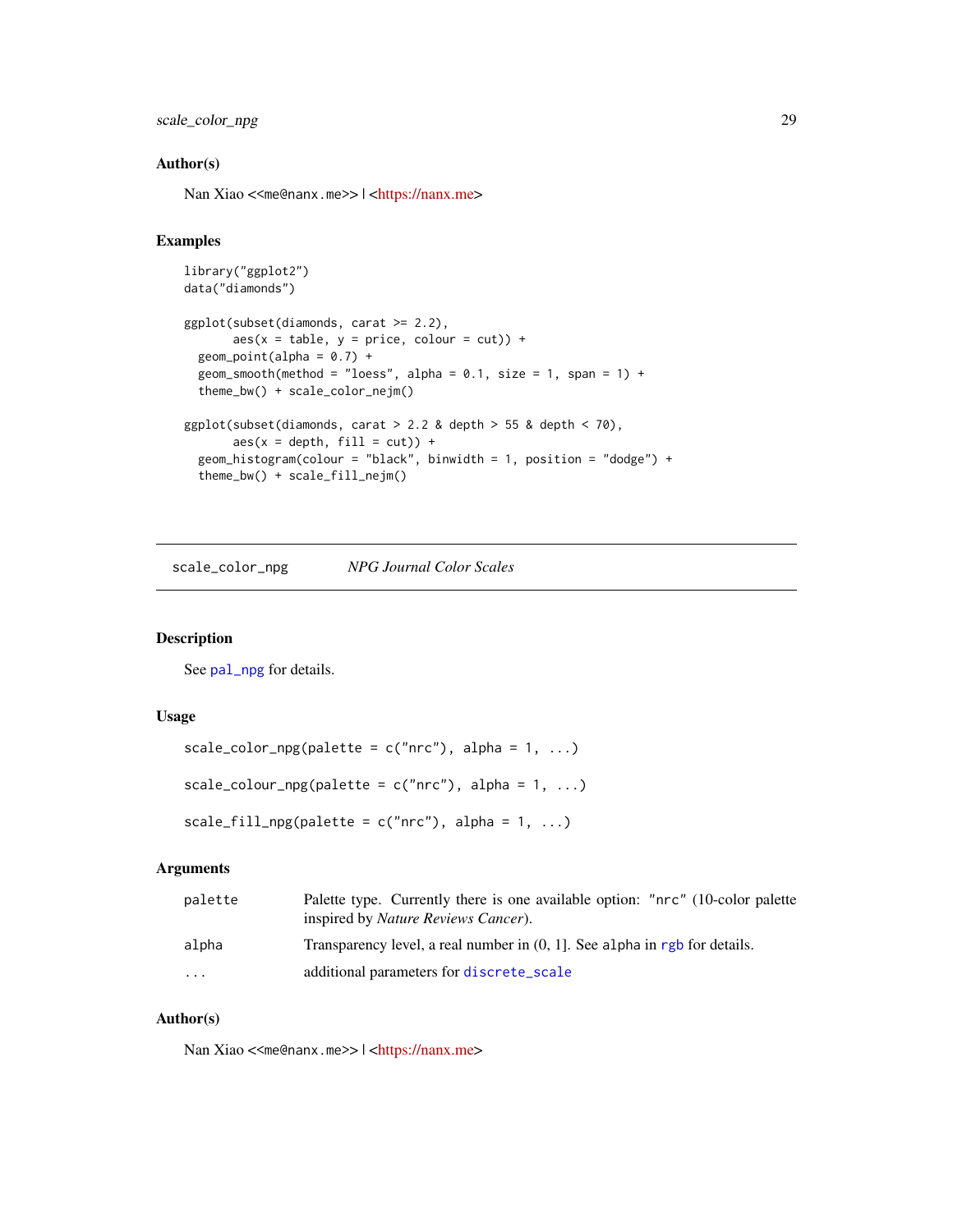#### Examples

```
library("ggplot2")
data("diamonds")
ggplot(subset(diamonds, carat >= 2.2),
       aes(x = table, y = price, colour = cut)) +geom\_point(alpha = 0.7) +
  geom_smooth(method = "loess", alpha = 0.1, size = 1, span = 1) +
  theme_bw() + scale_color_npg()
ggplot(subset(diamonds, carat > 2.2 &amp; depth > 55 &amp; depth < 70),\text{aes}(x = \text{depth}, \text{ fill} = \text{cut}) +
  geom_histogram(colour = "black", binwidth = 1, position = "dodge") +
  theme_bw() + scale_fill_npg()
```
scale\_color\_rickandmorty *Rick and Morty Color Scales*

#### Description

See [pal\\_rickandmorty](#page-11-2) for details.

# Usage

```
scale_color_rickandmorty(palette = c("schwifty"), alpha = 1, ...)
```

```
scale_colour_rickandmorty(palette = c("schwify"), alpha = 1, ...)
```

```
scale_fill_rickandmorty(palette = c("schwify"), alpha = 1, ...)
```
# Arguments

| palette                 | Palette type. Currently there is one available option: "schwifty" (12-color<br>palette). |
|-------------------------|------------------------------------------------------------------------------------------|
| alpha                   | Transparency level, a real number in $(0, 1)$ . See alpha in rgb for details.            |
| $\cdot$ $\cdot$ $\cdot$ | additional parameters for discrete_scale                                                 |

# Author(s)

Nan Xiao <<me@nanx.me>> | [<https://nanx.me>](https://nanx.me)

<span id="page-29-0"></span>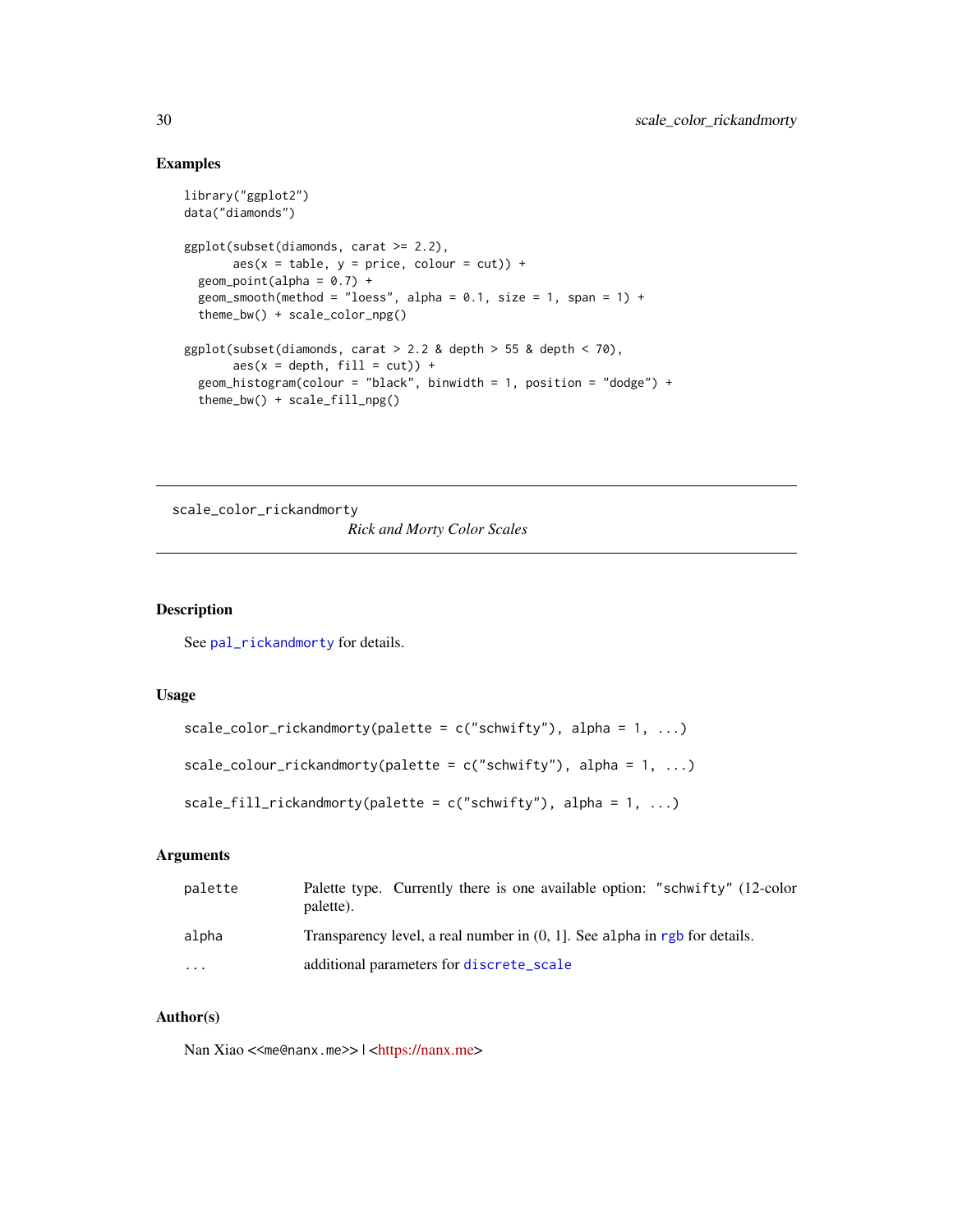<span id="page-30-0"></span>scale\_color\_simpsons 31

#### Examples

```
library("ggplot2")
data("diamonds")
ggplot(subset(diamonds, carat >= 2.2),
       \text{aes}(x = \text{table}, y = \text{price}, \text{colour} = \text{cut}) +
  geom\_point(alpha = 0.7) +
  geom_smooth(method = "loess", alpha = 0.1, size = 1, span = 1) +
  theme_bw() + scale_color_rickandmorty()
ggplot(subset(diamonds, carat > 2.2 & depth > 55 & depth < 70),
       aes(x = depth, fill = cut)) +geom_histogram(colour = "black", binwidth = 1, position = "dodge") +
  theme_bw() + scale_fill_rickandmorty()
```
scale\_color\_simpsons *The Simpsons Color Scales*

#### Description

See [pal\\_simpsons](#page-12-1) for details.

#### Usage

```
scale\_color\_simpos(palette = c("springfield"), alpha = 1, ...)scale_colour_simpsons(palette = c("springfield"), alpha = 1, ...)
```

```
scale_fill_simpsons(palette = c("springfield"), alpha = 1, ...)
```
# Arguments

| palette  | Palette type. Currently there is one available option: "springfield" (16-color<br>palette). |
|----------|---------------------------------------------------------------------------------------------|
| alpha    | Transparency level, a real number in $(0, 1]$ . See alpha in rgb for details.               |
| $\cdots$ | additional parameters for discrete_scale                                                    |

#### Author(s)

Nan Xiao <<me@nanx.me>> | [<https://nanx.me>](https://nanx.me)

```
library("ggplot2")
data("diamonds")
ggplot(subset(diamonds, carat >= 2.2),
      aes(x = table, y = price, colour = cut)) +
```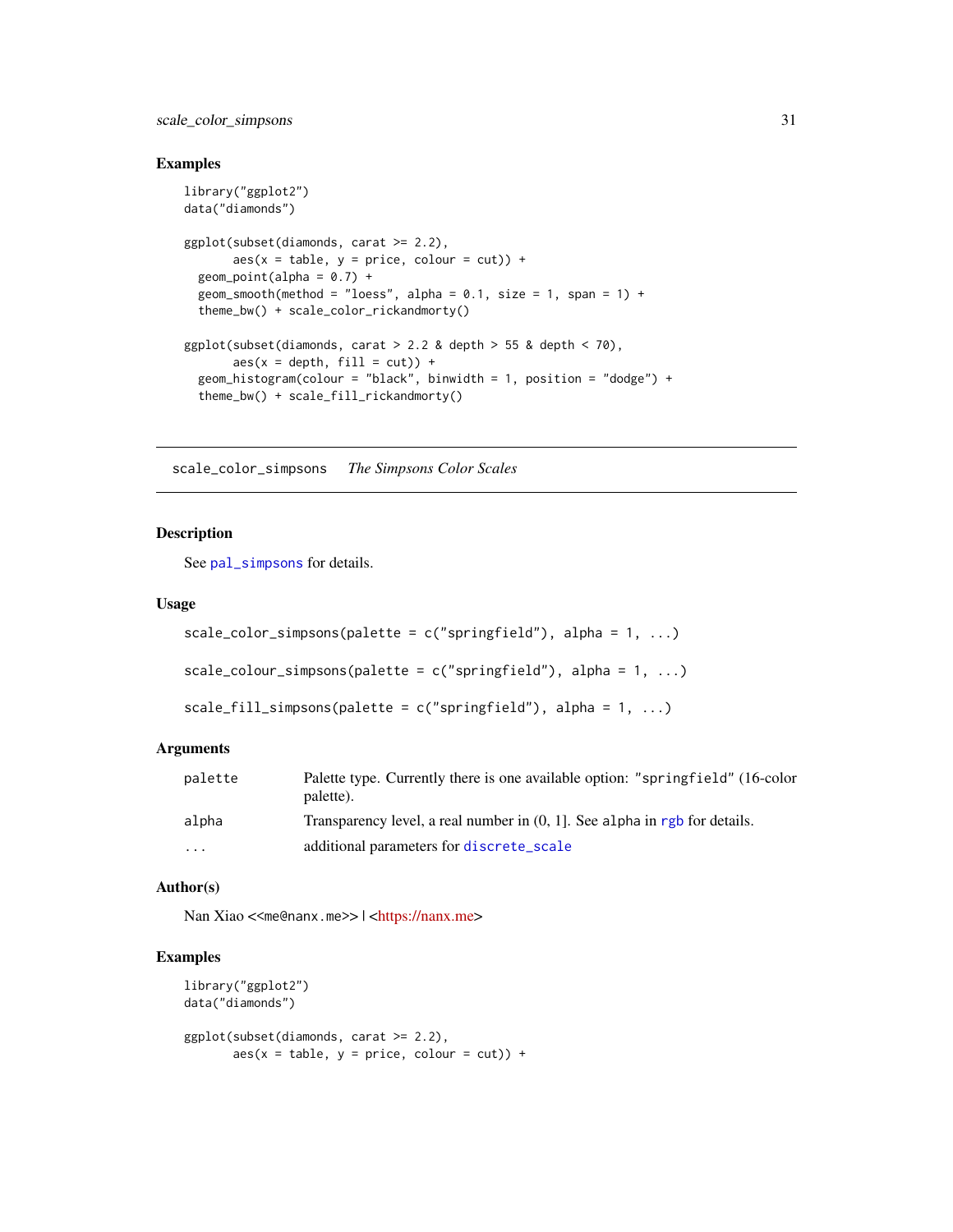```
geom\_point(alpha = 0.7) +
 geom_smooth(method = "loess", alpha = 0.1, size = 1, span = 1) +
 theme_bw() + scale_color_simpsons()
ggplot(subset(diamonds, carat > 2.2 & depth > 55 & depth < 70),
      aes(x = depth, fill = cut)) +geom_histogram(colour = "black", binwidth = 1, position = "dodge") +
 theme_bw() + scale_fill_simpsons()
```
scale\_color\_startrek *Star Trek Color Scales*

#### Description

See [pal\\_startrek](#page-13-1) for details.

#### Usage

```
scale_color_startrek(palette = c("uniform"), alpha = 1, ...)
```

```
scale_colour_startrek(palette = c("uniform"), alpha = 1, ...)
```

```
scale_fill_startrek(palette = c("uniform"), alpha = 1, ...)
```
#### Arguments

| palette | Palette type. Currently there is one available option: "uniform" (7-color palette). |
|---------|-------------------------------------------------------------------------------------|
| alpha   | Transparency level, a real number in $(0, 1)$ . See alpha in rgb for details.       |
| $\cdot$ | additional parameters for discrete_scale                                            |

# Author(s)

Nan Xiao <<me@nanx.me>> | [<https://nanx.me>](https://nanx.me)

```
library("ggplot2")
data("diamonds")
ggplot(subset(diamonds, carat >= 2.2),
       aes(x = table, y = price, colour = cut)) +geom\_point(alpha = 0.7) +geom_smooth(method = "loess", alpha = 0.1, size = 1, span = 1) +
  theme_bw() + scale_color_startrek()
ggplot(subset(diamonds, carat > 2.2 &amp; depth > 55 &amp; depth < 70),\text{aes}(x = \text{depth}, \text{ fill} = \text{cut}) +
  geom_histogram(colour = "black", binwidth = 1, position = "dodge") +
  theme_bw() + scale_fill_startrek()
```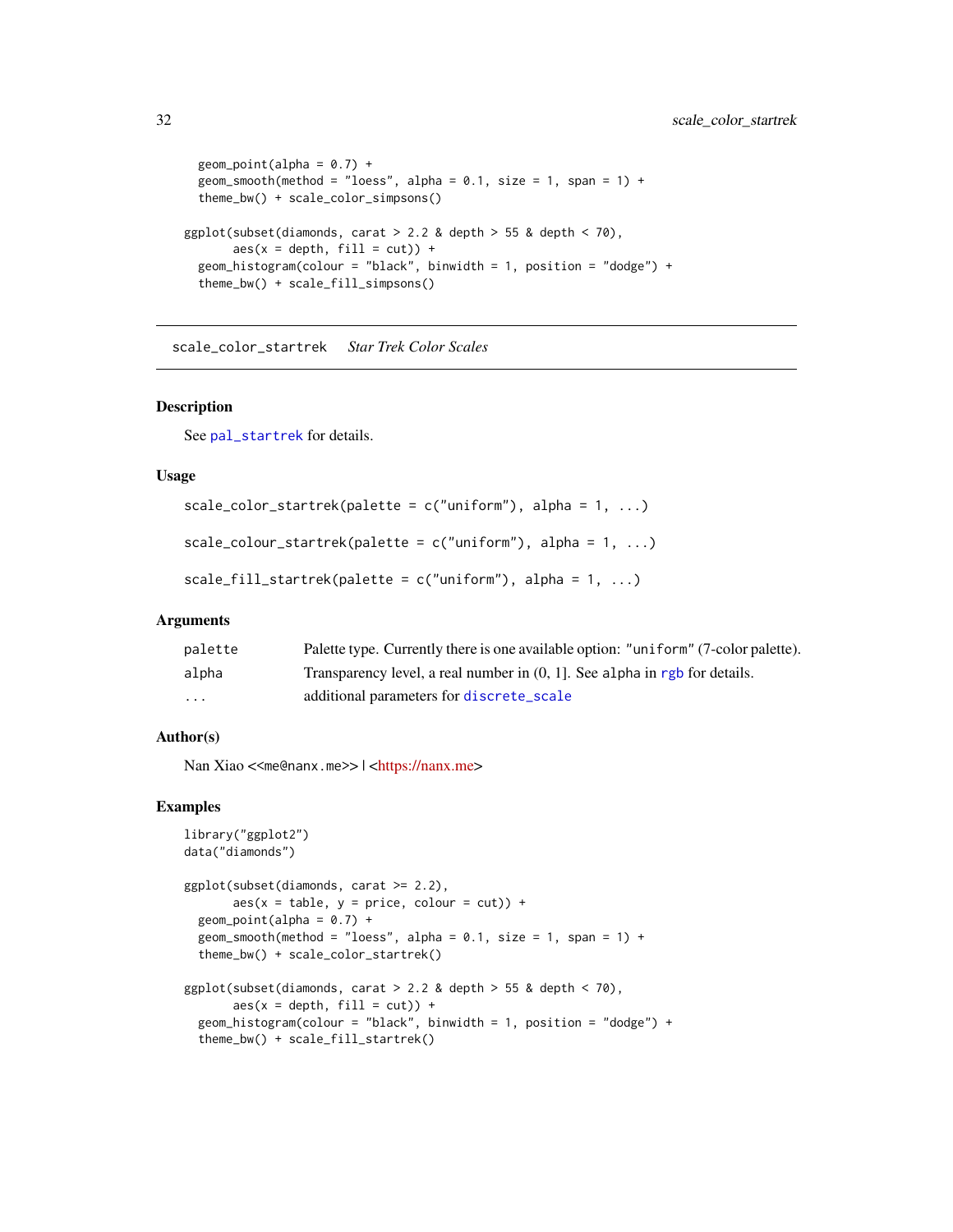<span id="page-32-0"></span>See [pal\\_tron](#page-13-2) for details.

# Usage

```
scale_color_tron(palette = c("legacy"), alpha = 1, ...)scale_colour_tron(palette = c("legacy"), alpha = 1, ...)scale_fill_tron(palette = c("legacy"), alpha = 1, ...)
```
#### **Arguments**

| palette  | Palette type. Currently there is one available option: "Legacy" (7-color palette). |
|----------|------------------------------------------------------------------------------------|
| alpha    | Transparency level, a real number in $(0, 1)$ . See alpha in rgb for details.      |
| $\cdots$ | additional parameters for discrete_scale                                           |

# Author(s)

Nan Xiao <<me@nanx.me>> | [<https://nanx.me>](https://nanx.me)

```
library("ggplot2")
data("diamonds")
ggplot(subset(diamonds, carat >= 2.2),
      aes(x = table, y = price, colour = cut)) +geom\_point(alpha = 0.7) +geom_smooth(method = "loess", alpha = 0.1, size = 1, span = 1) +
 theme_dark() + theme(
   panel.background = element_rect(fill = "#2D2D2D"),
   legend.key = element_rect(fill = "#2D2D2D")) +
 scale_color_tron()
ggplot(subset(diamonds, carat > 2.2 &amp; depth > 55 &amp; depth < 70),aes(x = depth, fill = cut)) +geom_histogram(colour = "black", binwidth = 1, position = "dodge") +
 theme_dark() + theme(
   panel.background = element_rect(fill = "#2D2D2D")) +
 scale_fill_tron()
```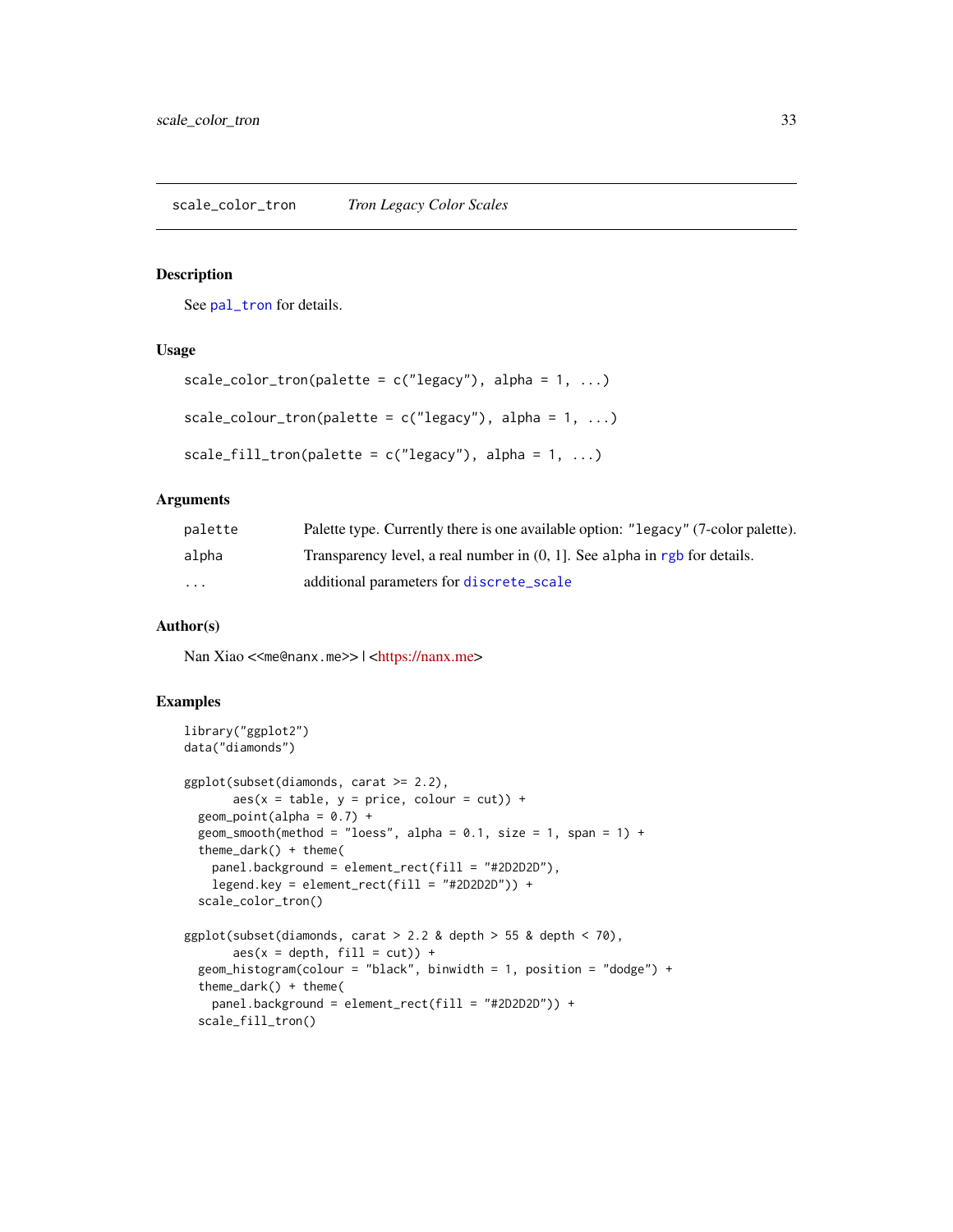<span id="page-33-0"></span>scale\_color\_uchicago *The University of Chicago Color Scales*

#### Description

See [pal\\_uchicago](#page-14-1) for details.

#### Usage

```
scale_color_uchicago(palette = c("default", "light", "dark"), alpha = 1,
  ...)
scale_colour_uchicago(palette = c("default", "light", "dark"), alpha = 1,
  ...)
scale_fill_uchicago(palette = c("default", "light", "dark"), alpha = 1, ...)
```
#### Arguments

| palette | Palette type. There are 3 available options: "default" (9-color palette); "light"<br>(9-color light palette); "dark" (9-color dark palette). |
|---------|----------------------------------------------------------------------------------------------------------------------------------------------|
| alpha   | Transparency level, a real number in $(0, 1)$ . See alpha in rgb for details.                                                                |
| .       | additional parameters for discrete_scale                                                                                                     |

#### Author(s)

Nan Xiao <<me@nanx.me>> | [<https://nanx.me>](https://nanx.me)

#### References

```
https://news.uchicago.edu/sites/default/files/attachments/_uchicago.identity.guidelines.
pdf
```

```
library("ggplot2")
data("diamonds")
p1 = ggplot(subset(diamonds, carat >= 2.2),aes(x = table, y = price, colour = cut)) +geom\_point(alpha = 0.7) +geom_smooth(method = "loess", alpha = 0.1, size = 1, span = 1) +
  theme_bw()
p2 = ggplot(subset(diamonds, carat > 2.2 &amp; depth > 55 &amp; depth < 70),aes(x = depth, fill = cut)) +geom_histogram(colour = "black", binwidth = 1, position = "dodge") +
  theme_bw()
```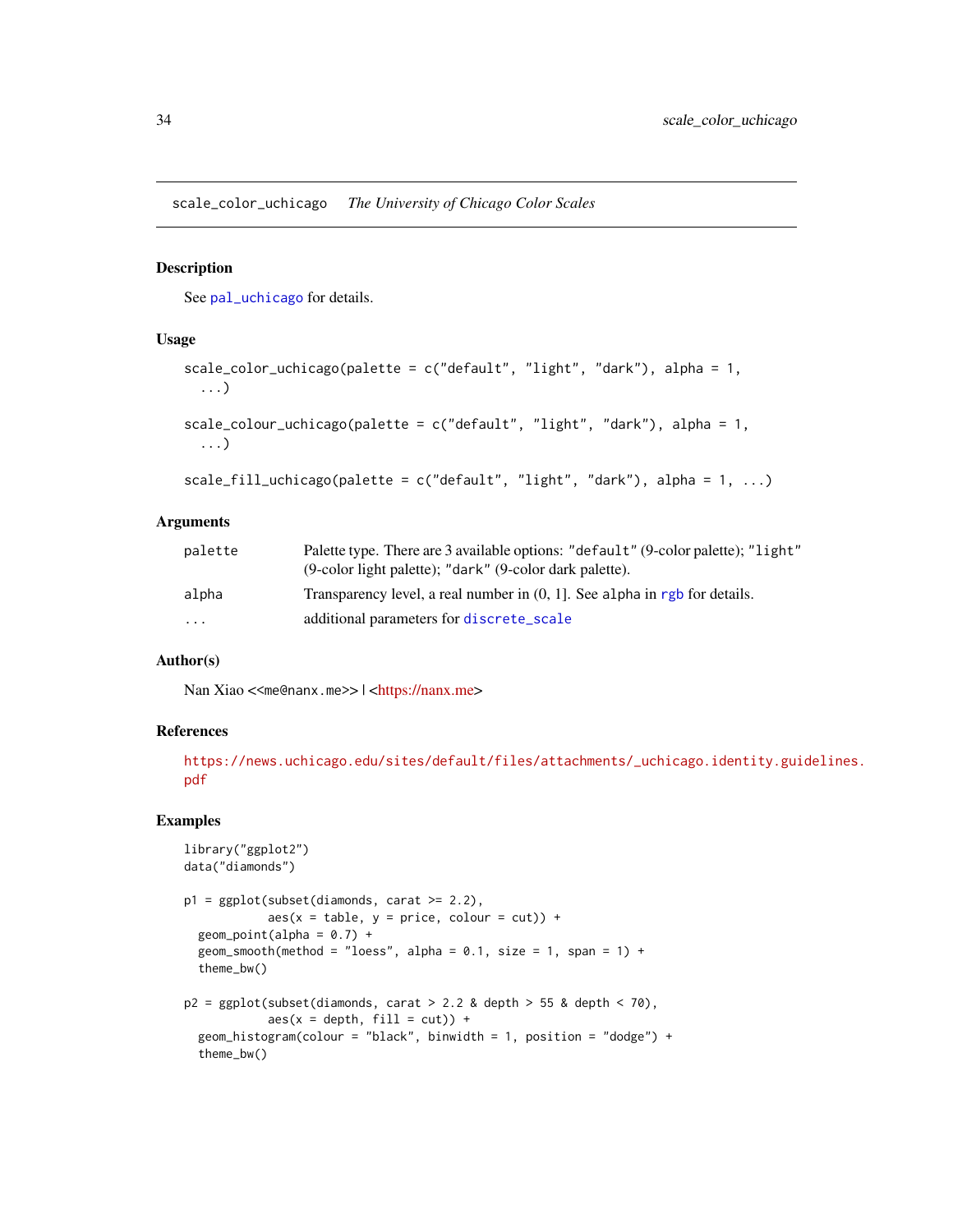```
p1 + scale_color_uchicago()
p2 + scale_fill_uchicago()
p1 + scale_color_uchicago(palette = "light")
p2 + scale_fill_uchicago(palette = "light")
p1 + scale_color_uchicago(palette = "dark")
p2 + scale_fill_uchicago(palette = "dark")
```
scale\_color\_ucscgb *UCSC Genome Browser Color Scales*

#### Description

See [pal\\_ucscgb](#page-15-1) for details.

# Usage

```
scale_color_ucscgb(palette = c("default"), alpha = 1, ...)scale_colour_ucscgb(palette = c("default"), alpha = 1, ...)
```

```
scale_fill_ucscgb(palette = c("default"), alpha = 1, ...)
```
# Arguments

| palette | Palette type. Currently there is one available option: "default" (26-color<br>palette). |
|---------|-----------------------------------------------------------------------------------------|
| alpha   | Transparency level, a real number in $(0, 1)$ . See alpha in rgb for details.           |
| $\cdot$ | additional parameters for discrete_scale                                                |

# Author(s)

Nan Xiao <<me@nanx.me>> | [<https://nanx.me>](https://nanx.me)

```
library("ggplot2")
data("diamonds")
ggplot(subset(diamonds, carat >= 2.2),
       aes(x = table, y = price, colour = cut)) +geom\_point(alpha = 0.7) +
 geom_smooth(method = "loess", alpha = 0.1, size = 1, span = 1) +
 theme_bw() + scale_color_ucscgb()
ggplot(subset(diamonds, carat > 2.2 &amp; depth > 55 &amp; depth < 70),aes(x = depth, fill = cut)) +
```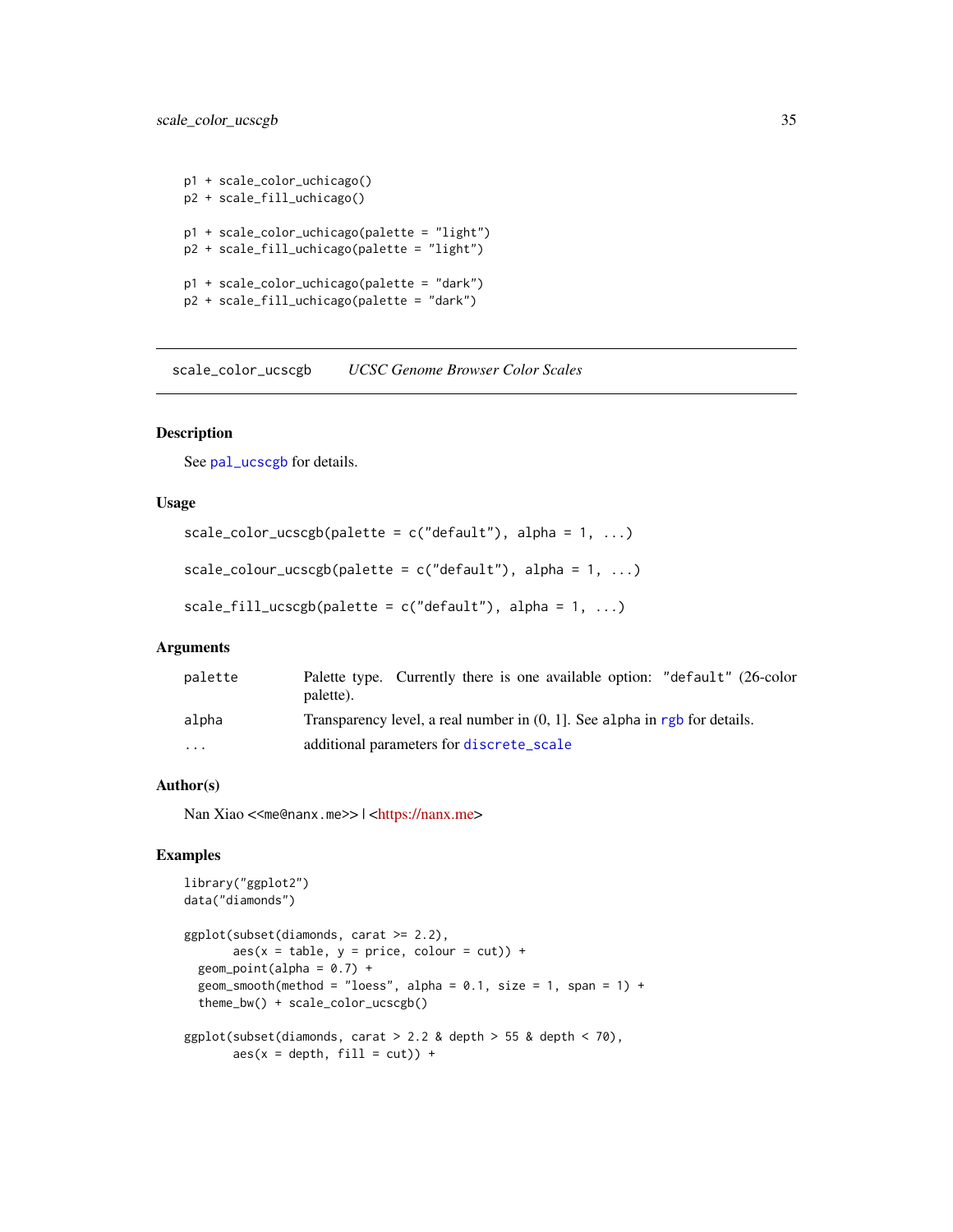```
geom_histogram(colour = "black", binwidth = 1, position = "dodge") +
theme_bw() + scale_fill_ucscgb()
```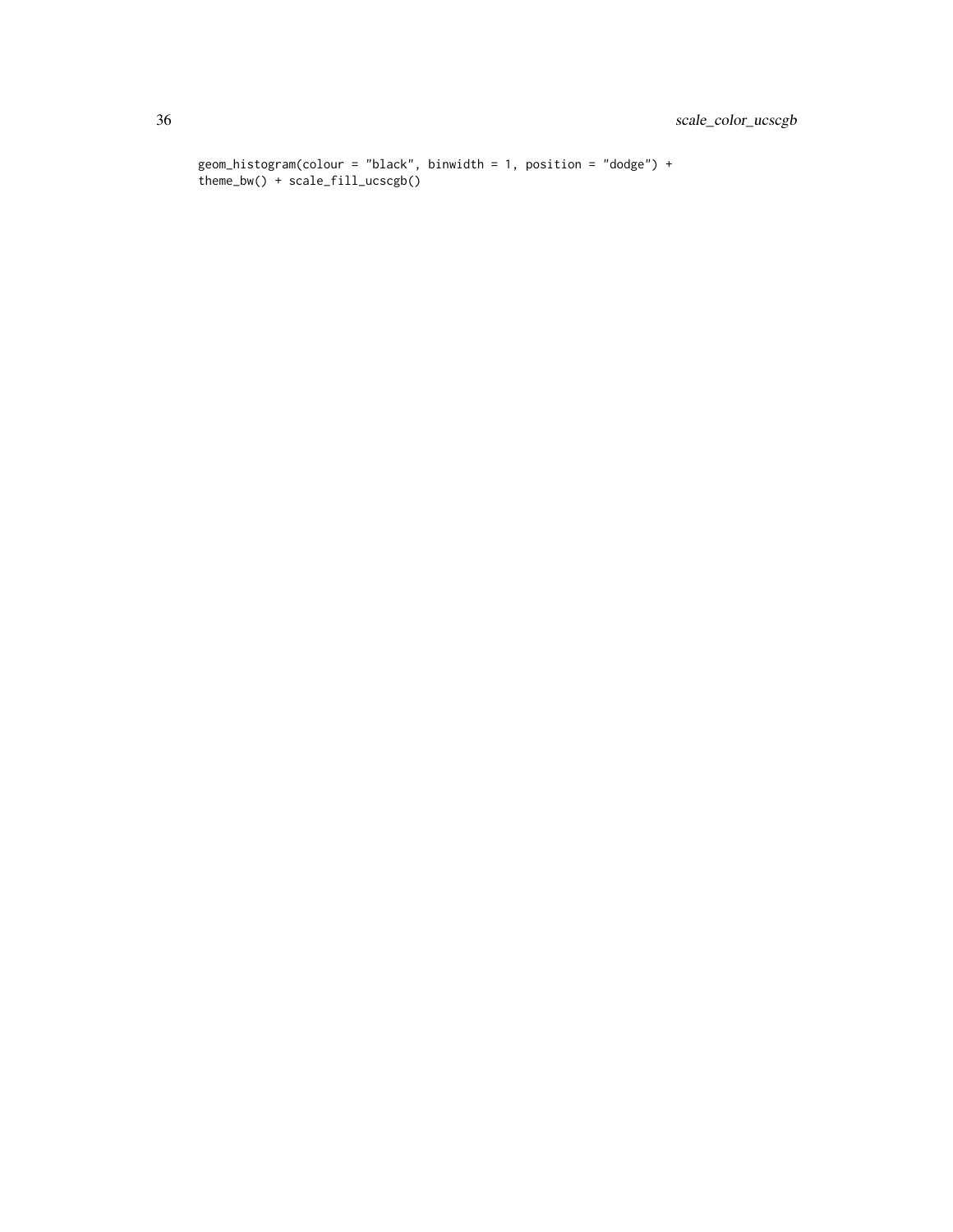# <span id="page-36-0"></span>**Index**

discrete\_scale, *[18,](#page-17-0) [19](#page-18-0)*, *[21–](#page-20-0)[26](#page-25-0)*, *[28–](#page-27-0)[35](#page-34-0)* ggsci-package, [2](#page-1-0) pal\_aaas, [4,](#page-3-0) *[18](#page-17-0)* pal\_d3, [5,](#page-4-0) *[19](#page-18-0)* pal\_futurama, [5,](#page-4-0) *[20](#page-19-0)* pal\_gsea, [6,](#page-5-0) *[21](#page-20-0)* pal\_igv, [7,](#page-6-0) *[22](#page-21-0)* pal\_jama, [7,](#page-6-0) *[23](#page-22-0)* pal\_jco, [8,](#page-7-0) *[24](#page-23-0)* pal\_lancet, [9,](#page-8-0) *[25](#page-24-0)* pal\_locuszoom, [9,](#page-8-0) *[26](#page-25-0)* pal\_material, [10,](#page-9-0) *[27](#page-26-0)* pal\_nejm, [11,](#page-10-0) *[28](#page-27-0)* pal\_npg, [12,](#page-11-0) *[29](#page-28-0)* pal\_rickandmorty, [12,](#page-11-0) *[30](#page-29-0)* pal\_simpsons, [13,](#page-12-0) *[31](#page-30-0)* pal\_startrek, [14,](#page-13-0) *[32](#page-31-0)* pal\_tron, [14,](#page-13-0) *[33](#page-32-0)* pal\_uchicago, [15,](#page-14-0) *[34](#page-33-0)* pal\_ucscgb, [16,](#page-15-0) *[35](#page-34-0)* rgb, *[4](#page-3-0)[–9](#page-8-0)*, *[11](#page-10-0)[–16](#page-15-0)*, *[18,](#page-17-0) [19](#page-18-0)*, *[21–](#page-20-0)[26](#page-25-0)*, *[28–](#page-27-0)[35](#page-34-0)* rgb\_gsea, [16](#page-15-0) rgb\_material, [17](#page-16-0) scale\_color\_aaas, [18](#page-17-0) scale\_color\_d3, [19](#page-18-0) scale\_color\_futurama, [20](#page-19-0) scale\_color\_gsea, [21](#page-20-0) scale\_color\_igv, [22](#page-21-0) scale\_color\_jama, [23](#page-22-0) scale\_color\_jco, [24](#page-23-0) scale\_color\_lancet, [25](#page-24-0) scale\_color\_locuszoom, [26](#page-25-0) scale\_color\_material, [27](#page-26-0) scale\_color\_nejm, [28](#page-27-0) scale\_color\_npg, [29](#page-28-0) scale\_color\_rickandmorty, [30](#page-29-0)

scale\_color\_simpsons, [31](#page-30-0) scale\_color\_startrek, [32](#page-31-0) scale\_color\_tron, [33](#page-32-0) scale\_color\_uchicago, [34](#page-33-0) scale\_color\_ucscgb, [35](#page-34-0) scale\_colour\_aaas *(*scale\_color\_aaas*)*, [18](#page-17-0) scale\_colour\_d3 *(*scale\_color\_d3*)*, [19](#page-18-0) scale\_colour\_futurama *(*scale\_color\_futurama*)*, [20](#page-19-0) scale\_colour\_gsea *(*scale\_color\_gsea*)*, [21](#page-20-0) scale\_colour\_igv *(*scale\_color\_igv*)*, [22](#page-21-0) scale\_colour\_jama *(*scale\_color\_jama*)*, [23](#page-22-0) scale\_colour\_jco *(*scale\_color\_jco*)*, [24](#page-23-0) scale\_colour\_lancet *(*scale\_color\_lancet*)*, [25](#page-24-0) scale\_colour\_locuszoom *(*scale\_color\_locuszoom*)*, [26](#page-25-0) scale\_colour\_material *(*scale\_color\_material*)*, [27](#page-26-0) scale\_colour\_nejm *(*scale\_color\_nejm*)*, [28](#page-27-0) scale\_colour\_npg *(*scale\_color\_npg*)*, [29](#page-28-0) scale\_colour\_rickandmorty *(*scale\_color\_rickandmorty*)*, [30](#page-29-0) scale\_colour\_simpsons *(*scale\_color\_simpsons*)*, [31](#page-30-0) scale\_colour\_startrek *(*scale\_color\_startrek*)*, [32](#page-31-0) scale\_colour\_tron *(*scale\_color\_tron*)*, [33](#page-32-0) scale\_colour\_uchicago *(*scale\_color\_uchicago*)*, [34](#page-33-0) scale\_colour\_ucscgb *(*scale\_color\_ucscgb*)*, [35](#page-34-0) scale\_fill\_aaas *(*scale\_color\_aaas*)*, [18](#page-17-0) scale\_fill\_d3 *(*scale\_color\_d3*)*, [19](#page-18-0) scale\_fill\_futurama *(*scale\_color\_futurama*)*, [20](#page-19-0) scale\_fill\_gsea *(*scale\_color\_gsea*)*, [21](#page-20-0) scale\_fill\_igv *(*scale\_color\_igv*)*, [22](#page-21-0) scale\_fill\_jama *(*scale\_color\_jama*)*, [23](#page-22-0)